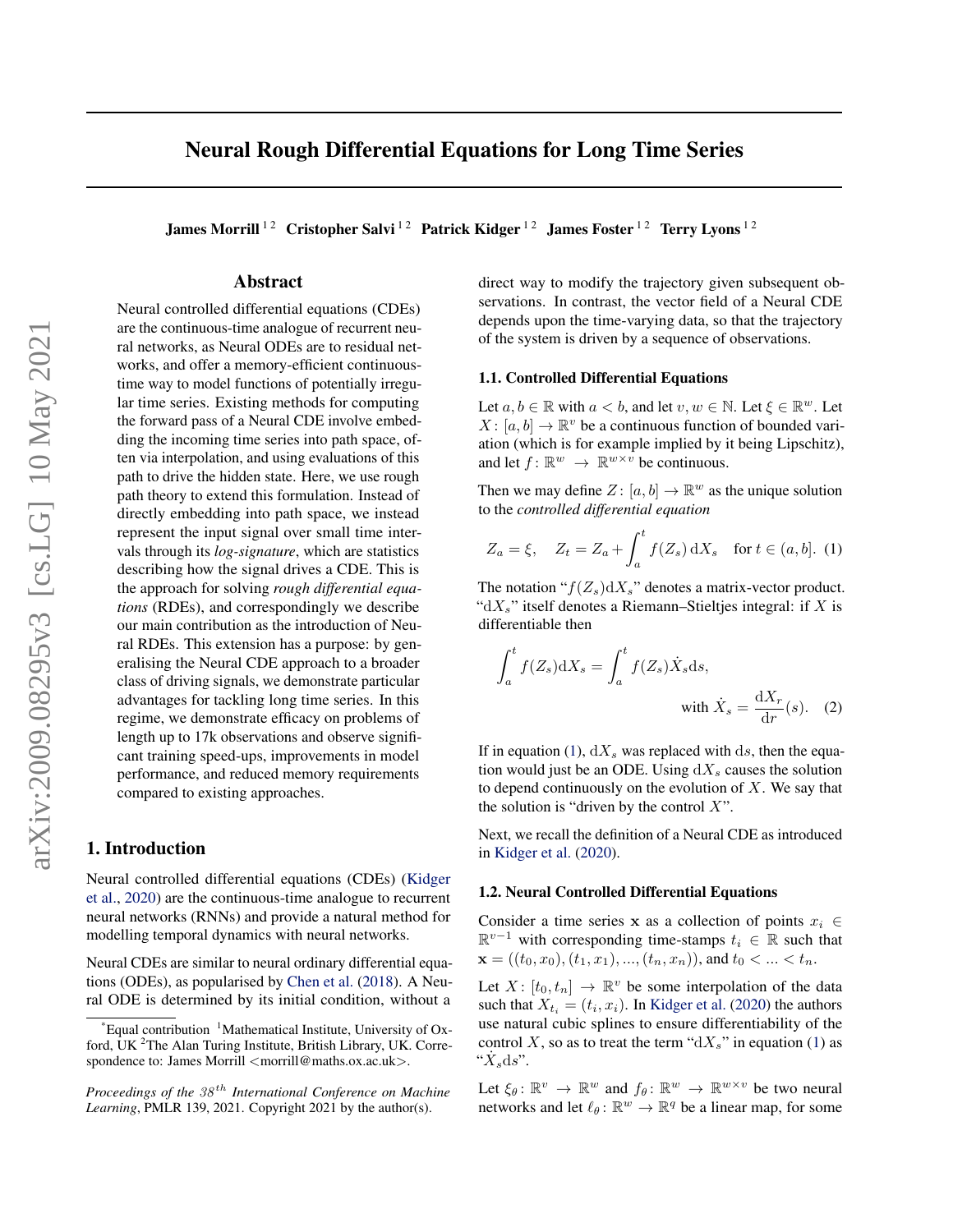<span id="page-1-0"></span>

Figure 1. Here we give a high level comparison of the CDE and the RDE formulations. Left: The original CDE formulation where the data is smoothly interpolated and pointwise derivative information is used to drive the CDE. Right: The corresponding rough approach. Local interval summarisations of the data are computed and used to drive the response over the interval.

output dimension  $q \in \mathbb{N}$ . Here  $\theta$  is used to denote dependence on learnable parameters.

We define  $Z$  as the hidden state and  $Y$  as the output of a Neural CDE driven by  $X$  if

$$
Z_{t_0} = \xi_{\theta}(t_0, x_0), \text{ with } Z_t = Z_{t_0} + \int_{t_0}^t f_{\theta}(Z_s) \, dX_s,
$$
  
and 
$$
Y_t = \ell_{\theta}(Z_t) \text{ for } t \in (t_0, t_n]
$$
 (3)

That is  $-$  just like an RNN  $-$  we have an evolving hidden state Z, which is fed into a linear map to produce an output  $Y$ . This formulation is a universal approximator [\(Kidger](#page-8-0) [et al.,](#page-8-0) [2020,](#page-8-0) Appendix B). The output may be either the timeevolving  $Y_t$  or just the final  $Y_{t_n}$ . This is then fed into a loss function ( $L^2$ , cross entropy, ...) and trained via stochastic gradient descent in the usual way.

To compute the integral of equation (3) in [Kidger et al.](#page-8-0)  $(2020)$ , X is assumed differentiable and the CDE is simply rewritten as an ODE of the form

$$
Z_t = Z_{t_0} + \int_{t_0}^t g_{\theta, X}(Z_s, s) \, ds,\tag{4}
$$

where

$$
g_{\theta,X}(Z,s) = f_{\theta}(Z)\dot{X}_s.
$$
 (5)

This simple observation allows for incorporating the timevarying data X driving the CDE into the vector field  $q_{\theta}$  x of the equivalent ODE (4). In doing so existing tools for Neural ODEs can be used to carry out the forward pass and backpropagate via adjoint methods.

#### 1.3. Contributions

Neural CDEs, as with RNNs, begin to break down for long time series. Loss/accuracy worsens, and training time becomes prohibitive due to the sheer number of forward operations within each training epoch.

Meanwhile, and at first glance tangentially, it is known in the field of rough path theory [\(Lyons,](#page-9-0) [1998;](#page-9-0) [Lyons et al.,](#page-9-0) [2004;](#page-9-0) [Friz & Victoir,](#page-8-0) [2010\)](#page-8-0) that it is possible to numerically solve CDEs not by pointwise evaluations of the control path (as in the existing Neural CDE approach), but by using a specific summarisation – known as *the log-signature* – of the control path over short time intervals. See Figure 1. A CDE treated in this way is termed a *rough differential equation*, and the numerical method is termed *the log-ODE method*.

The central contribution of this paper is to observe that this latter technique actually offers a way to solve the former problem. The log-ODE method offers a way to update the hidden state of a Neural CDE over large intervals – much larger than would be expected given the sampling rate or length of the data. This dramatically reduces the effective length of the time series. Log-signatures represents a CDEspecific choice of summarisation, which works because closely-spaced samples are often strongly correlated. Additionally, this approach no longer requires differentiability of the control path.

In line with the usual mathematical terminology, we refer to our approach as *neural rough differential equations* (Neural RDEs). Moreover, Neural RDEs are still able to exploit memory-efficient continuous-time adjoint backpropagation. This is of additional benefit as memory pressure becomes increasingly relevant for long time series – indeed many of our experiments could not have been ran without it.

With Neural RDEs, we demonstrate improvements experimentally on real-world problems of length up to 17 000. We report substantial improvements in model performance (by as much as 17% on some classification tasks, reflecting the difficulty inherent in long time series), speed (by roughly a factor of 10), and memory usage (by roughly a factor of 100 compared to models not using the adjoint method).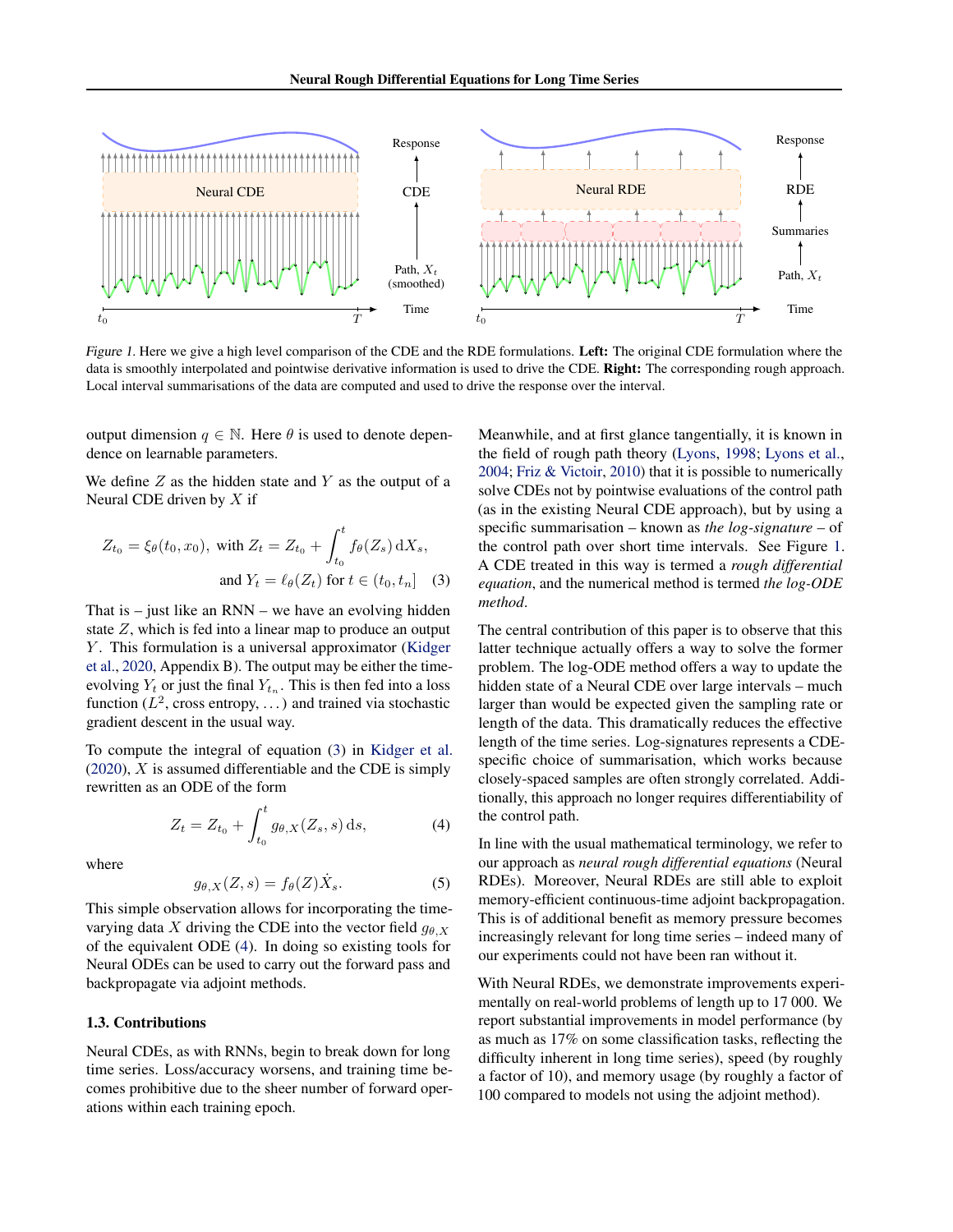<span id="page-2-0"></span>

Figure 2. Geometric intuition for the first two levels of the log-signature for a 2-dimensional path. The depth 1 terms correspond to the change in each of the coordinates over the interval. The depth 2 term corresponds to the *Lévy area* of the path, this being the signed area between the curve and the chord joining its start and endpoints.

#### 2. Theory

We begin with an exposition on the motivating theory. Our description here will focus on the high-level intuitions. For a full technical description we refer to the appendices; see also section 7.1 of [\(Friz & Victoir,](#page-8-0) [2010\)](#page-8-0).

Readers primarily interested in practical applications should feel free to skip to section [3.](#page-3-0)

#### 2.1. Signatures and Log-signatures

The signature transform is a map from paths to a vector of real values, specifying a collection of statistics about the path. It is a central component of the theory of controlled differential equations since these statistics describe how the data interacts with dynamical systems. The log-signature is then formed by representing the same information in a compressed format.

Signature transform Let  $X = (X^1, ..., X^d) : [0, T] \rightarrow$  $\mathbb{R}^d$  be continuous and piecewise differentiable.<sup>1</sup> Letting<sup>2</sup>

$$
S_{a,b}^{i_1,...i_k}(X) = \int_{a < t_1 < ... < t_k < b} \prod_{j=1}^k \frac{\mathrm{d} X^{i_j}}{\mathrm{d} t} (t_j) \mathrm{d} t_j, \quad (6)
$$

then the depth-N signature transform of  $X$  is given by

$$
Sig_{a,b}^{N}(X) = \left( \left\{ S_{a,b}^{i}(X)^{(i)} \right\}_{i=1}^{d}, \left\{ S_{a,b}^{i,j}(X) \right\}_{i,j=1}^{d}, \dots, \left\{ S_{a,b}^{i_{1},...,i_{N}}(X) \right\}_{i_{1},...,i_{N}=1}^{d} \right). \tag{7}
$$

This definition is independent of the choice of  $T$  and  $t_i$ , by change of variables in equation (6).

We see that the signature is a collection of integrals, with each integral defining a real value. It is a graded sequence of statistics that characterise the input time series. In particular, [\(Hambly & Lyons,](#page-8-0) [2010\)](#page-8-0) show that under mild conditions,  $Sig^{\infty}(X)$  completely determines X up to translation, provided time is included as a channel in X.

Log-signature transform The signature transform has some redundancy: a little algebra shows that for example  $S_{a,b}^{1,2}(X) + S_{a,b}^{2,1}(X) = S_{a,b}^{1}(X)S_{a,b}^{2}(X)$ , so that we already know  $S_{a,b}^{2,1}(X)$  provided we know the other three quantities.

The *log-signature transform* is then essentially obtained by computing the signature transform, and throwing out redundant terms, to obtain some (nonunique) minimal collection.

Starting from the depth-N signature transform and removing some fixed set of redundancies produces the *depth-N log-signature transform*. We fix some set of redundancies throughout (essentially corresponding to a choice of basis), and denote this  $\text{LogSig}_{a,b}^N$ . This is a map from Lipschitz continuous paths  $[a, b] \to \mathbb{R}^v$  into  $\mathbb{R}^{\beta(v, N)}$ , where  $\beta(v, N)$ denotes the dimension of the log-signature (see Appendix [A\)](#page-11-0).

Geometric intuition In figure 2 we provide a geometric intuition for the first two levels of the log-signature, which have natural geometric interpretations.

The depth 1 terms correspond to the changes in each channel over the interval; this is  $\Delta X_1, \Delta X_2$  in the figure. The depth 2 term corresponds to the signed area in between the chord joining the endpoints and the path itself; this corresponds to  $A_+ - A_-$  in the figure. Higher order terms correspond to higher order integrals and iterated areas in higher dimensional spaces, and become a little more difficult to visualise.

(Log-)Signatures and CDEs In Figure [3](#page-3-0) we give the equations for how log-signatures arise in the solution of CDEs. Begin by letting  $D_f$  denote the Jacobian of a function  $f$ . Now expand equation [\(1\)](#page-0-0) by linearising the vector field  $f$  and neglecting higher order terms.

<sup>&</sup>lt;sup>1</sup> For our purposes later it will typically be a linear interpolation of a time series.

 $2$ This is a slightly simplified definition, and the signature is often instead defined using the notation of stochastic calculus; for completeness see Definition [A.2.](#page-10-0)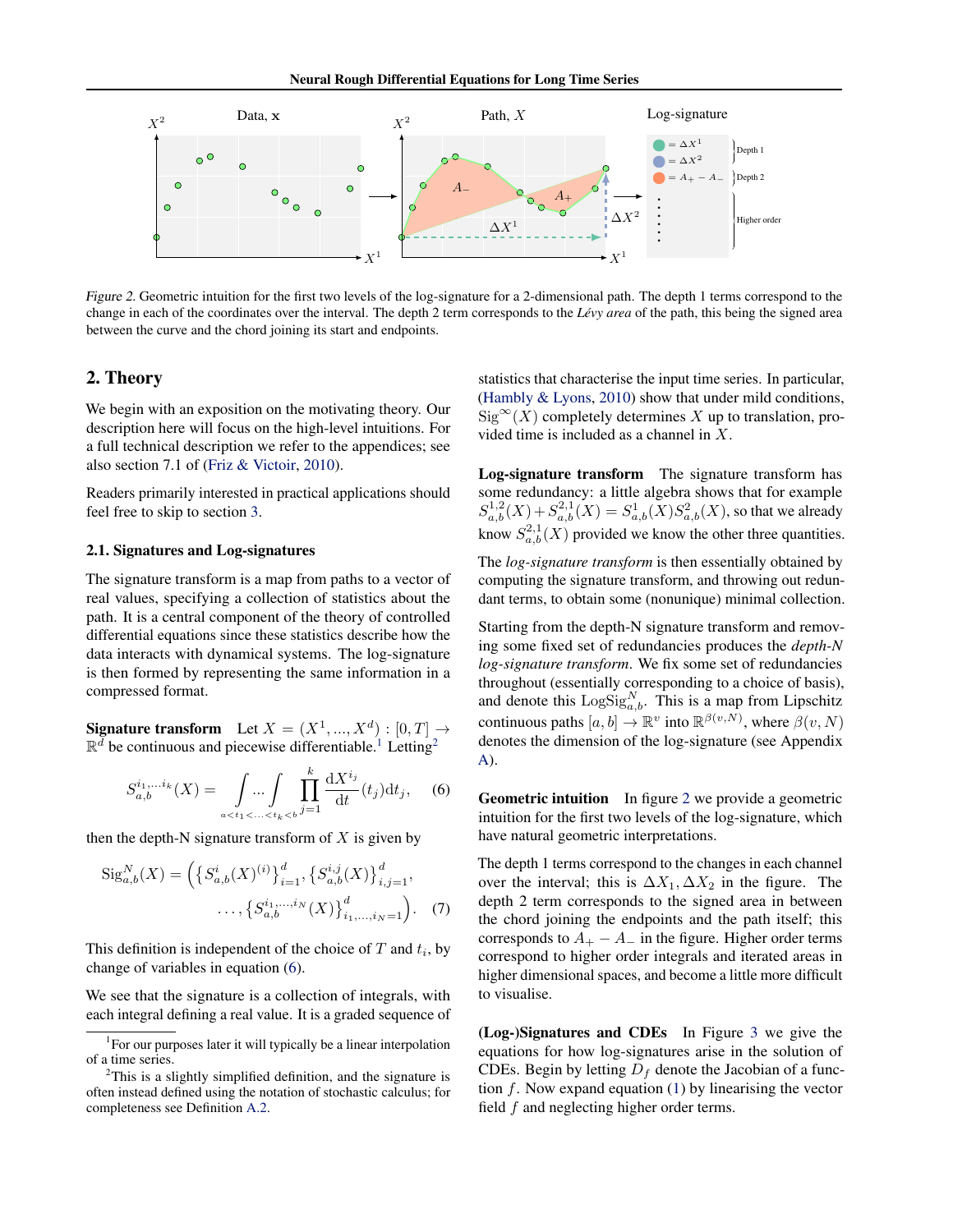<span id="page-3-0"></span>
$$
Z_t \approx Z_a + \int_a^t \left( f(Z_a) + D_f(Z_a)(Z_s - Z_a) \right) \frac{dX}{dt}(s) ds
$$
  
\n
$$
= Z_a + \int_a^t f(Z_a) \frac{dX}{dt}(s) ds + \int_a^t \left( D_f(Z_a) \int_a^s f(Z_u) \frac{dX}{dt}(u) du \right) \frac{dX}{dt}(s) ds
$$
  
\n
$$
\approx Z_a + f(Z_a) \int_a^t \frac{dX}{dt}(s) ds + D_f(Z_a) f(Z_a) \int_a^t \int_a^s \frac{dX}{dt}(u) du \frac{dX}{dt}(s) ds
$$
  
\n
$$
= Z_a + f(Z_a) \{ S(X)^{(i)} \}_{i=1}^d + D_f(Z_a) f(Z_a) \{ S(X)^{(i,j)} \}_{i,j=1}^d.
$$

Figure 3. Signature (Taylor) expansion of a CDE. The action of the vector field f on the depth-N signature is a matrix-vector product and is fully described, for any N, in [\(Boutaib et al.,](#page-8-0) [2014\)](#page-8-0).

This is simply the Taylor Expansion of the CDE. The Taylor coefficients are precisely these signature terms, thus demonstrating how signatures are intrinsically linked to the solutions of CDEs. Higher order Taylor expansions results in corrections using higher order signature terms.

#### 2.2. The Log-ODE Method

Recall for  $X \colon [a, b] \to \mathbb{R}^v$  that  $\text{LogSig}_{a, b}^N(X) \in \mathbb{R}^{\beta(v, N)}$ . The log-ODE method states that  $Z_b \approx \hat{Z}_b$  where

$$
\widehat{Z}_u = \widehat{Z}_a + \int_a^u \widehat{f}(\widehat{Z}_s) \frac{\text{LogSig}_{a,b}^N(X)}{b-a} \text{d}s \text{ for } u \in (a,b],\tag{8}
$$

and  $\hat{Z}_a = Z_a$ . Here Z is the same as in equation [\(3\)](#page-1-0), and the relationship between  $\hat{f}$  to f is given in Appendix [A.](#page-10-0)

That is, the solution of the CDE may be approximated by the solution to an ODE. This is typically applied locally: pick some points  $r_i$  such that  $a = r_0 < r_1 < \cdots < r_m = b$ , split up the CDE of equation [\(1\)](#page-0-0) into an integral over  $[r_0, r_1]$ , an integral over  $[r_1, r_2]$ , and so on, and apply the log-ODE method to each interval separately. A CDE treated in this way is, for the purposes of this exposition, termed a *rough differential equation*.

See Appendix [A](#page-10-0) for the precise details and Appendix [B](#page-13-0) for a proof of convergence. For the reader familiar with the Magnus expansion for linear differential equations [\(Blanes](#page-8-0) [et al.,](#page-8-0) [2009\)](#page-8-0), then the log-ODE method is a generalisation.

#### 3. Method

We move on to introducing the neural rough differential equation.

Recall that we observe some time series  $x$  $((t_0, x_0), (t_1, x_1), ..., (t_n, x_n)),$  and have constructed a piecewise linear interpolation  $X \colon [t_0, t_n] \to \mathbb{R}^v$  such that  $X_{t_i} = (t_i, x_i).$ 

We now pick points  $r_i$  such that  $t_0 = r_0 < r_1 < \cdots <$ 

 $r_m = t_n$ . In principle these can be variably spaced but in practice we will typically space them equally far apart. The total number of points  $m$  should be much smaller than  $n$ . The choice and spacing of  $r_i$  will be a hyperparameter.

We also pick a depth hyperparameter  $N \geq 1$ . In section [2](#page-2-0) we introduced the depth-N log-signature transform. For  $X: [t_0, t_n] \rightarrow \mathbb{R}^v$  and  $t_0 \leq r_i < r_{i+1} \leq t_n$  the logsignature of X over the interval  $[r_i, r_{i+1}]$  was defined to be a particular collection of statistics  $\text{LogSig}_{r_i,r_{i+1}}^N(X) \in$  $\mathbb{R}^{\beta(v,N)}$ ; specifically those statistics that best describe how  $X$  drives the CDE equation [\(1\)](#page-0-0).

#### 3.1. The Rough Hidden State Update

Recall how the Neural CDE formulation of equation [\(3\)](#page-1-0) was solved via equations [\(4\)](#page-1-0), [\(5\)](#page-1-0). For the rough approach we begin by replacing [\(5\)](#page-1-0) with the piecewise

$$
\widehat{g}_{\theta,X}(Z,s) = \widehat{f}_{\theta}(Z) \frac{\text{LogSig}_{r_i,r_{i+1}}^N(X)}{r_{i+1} - r_i} \quad \text{for } s \in [r_i, r_{i+1}),
$$
\n(9)

where  $\hat{f}_{\theta}$ :  $\mathbb{R}^w \to \mathbb{R}^{w \times \beta(v,N)}$  is an arbitrary neural network, and the right hand side denotes a matrix-vector product between  $\widehat{f}_{\theta}$  and the log-signature. Equation [\(4\)](#page-1-0) then becomes

$$
Z_t = Z_{t_0} + \int_{t_0}^t \widehat{g}_{\theta,X}(Z_s, s)ds.
$$
 (10)

This may now be solved as a (neural) ODE using standard ODE solvers.

We give an overview of this process in figure [4.](#page-4-0) The left hand side represents a single step method, as in the existing approach to Neural CDEs. The right hand side depicts a rough approach that takes steps larger than the discretisation of the data in exchange for additional terms of the logsignature.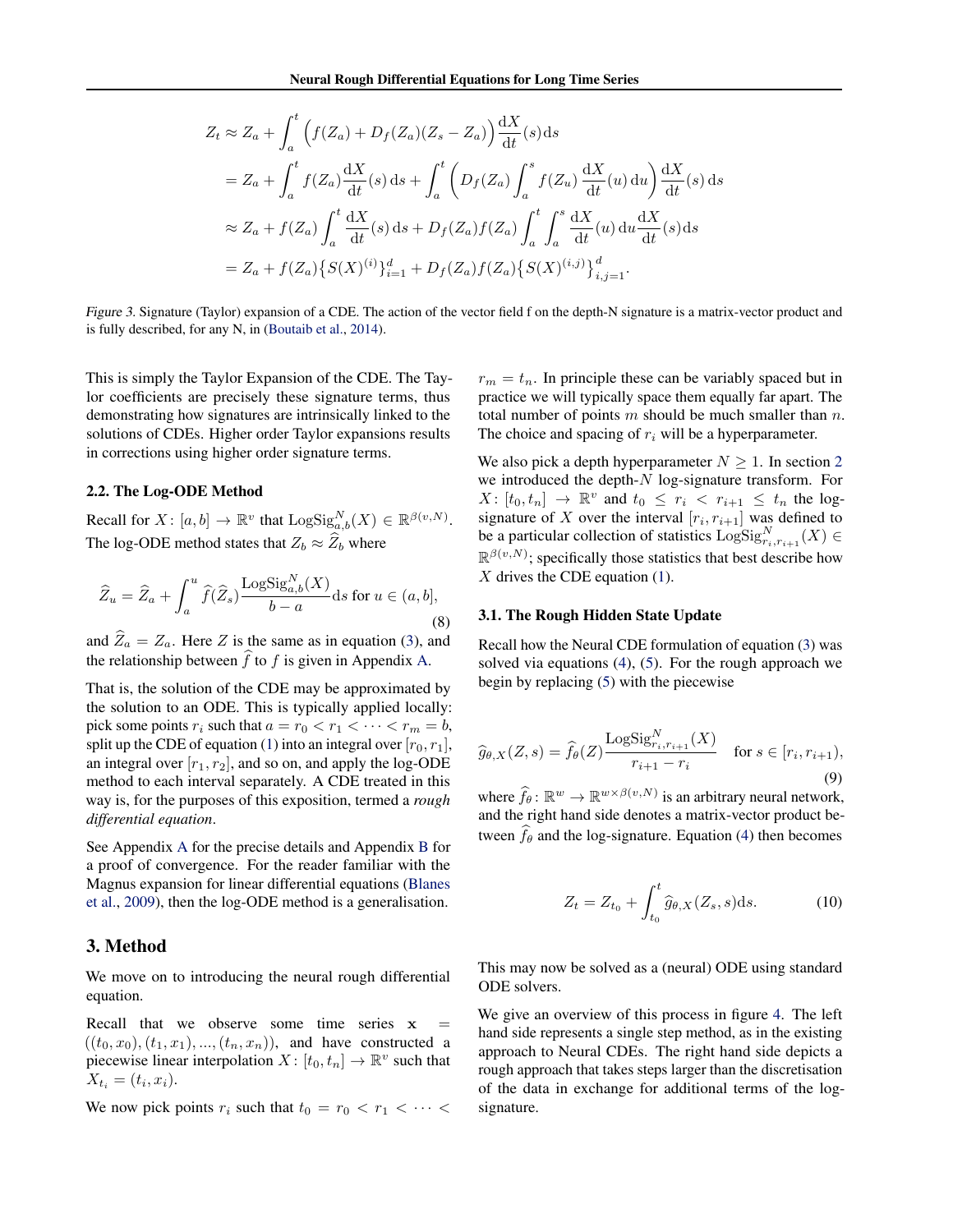<span id="page-4-0"></span>

Figure 4. An overview of the log-ODE method applied to Neural RDEs. Left: A single step (CDE or RDE) model. The path X is quickly varying, meaning a lot of integration steps are needed to resolve it. Right: The Neural RDE utilising the log-ODE method with integration steps larger than the discretisation of the data. The path of log-signatures is more slowly varying (in a higher dimensional space), and needs fewer integration steps to resolve.

#### 3.2. Neural RDEs Generalise Neural CDEs

Suppose we happened to choose  $r_i = t_i$  and  $r_{i+1} = t_{i+1}$ . Then the log-signature term is

$$
\frac{\text{LogSig}_{t_i, t_{i+1}}^N(X)}{t_{i+1} - t_i}
$$

Recall that the depth 1 log-signature is just the increment of the path over the interval. So this becomes

$$
\frac{\Delta X_{[t_i, t_{i+1}]} }{t_{i+1} - t_i} = \frac{\mathrm{d}X^{\text{linear}}}{\mathrm{d}t}(s) \quad \text{for } s \in [t_i, t_{i+1}),
$$

that is to say the same as obtained via the original method if using linear interpolation. In this way the Neural RDE approach generalises the existing Neural CDE approach.

#### 3.3. Discussion

Length/Channel Trade-Off The sequence of logsignatures is now of length  $m$ , which was chosen to be much smaller than  $n$ . As such, it is much more slowly varying over the interval  $[t_0, t_n]$  than the original data, which was of length  $n$ . The differential equation it drives is better behaved, and so larger integration steps may be used in the numerical solver. This is the source of the speed-ups of this method; we observe typical speed-ups by a factor of about 10.

Memory Efficiency Long sequences need large amounts of memory to perform backpropagation-through-time (BPTT). As with the original Neural CDEs, the log-ODE approach supports memory-efficient backpropagation via the adjoint equations. If the vector field  $f_\theta$  requires  $\mathcal{O}(H)$ memory, and the time series is of total length  $T$ , then backpropagating through the solver requires  $\mathcal{O}(HT)$  memory whilst the adjoint method requires only  $\mathcal{O}(H + T)$ ; see [Kidger et al.](#page-8-0) [\(2020\)](#page-8-0).

The Log-signature as a Preprocessing Step When training a model in practice, the log-signatures need only be computed once and thus the computation can be performed as part of data preprocessing. Log-signatures can also be easily computed in an online fashion, making the model suitable for such problems.

**Structure of**  $\hat{f}$  The description here aligns with the log-ODE scheme described in equation [\(8\)](#page-3-0). There is one discrepancy: we do not attempt to model the specific structure of  $\hat{f}$ . This is in principle possible, but is computationally expensive. Instead, we model  $\hat{f}$  as a neural network directly. This need *not* necessarily exhibit the requisite structure, but as neural networks are universal approximators [\(Pinkus,](#page-9-0) [1999;](#page-9-0) [Kidger & Lyons,](#page-8-0) [2020a\)](#page-8-0) then this approach is at least as general from a modelling perspective.

Ease of Implementation This method is straightforward to implement using pre-existing tools.

There are standard libraries available for computing the logsignature transform: we use Signatory [\(Kidger & Lyons,](#page-8-0) [2020b\)](#page-8-0). As equation [\(10\)](#page-3-0) is an ODE, it may be solved directly using tools such as torchdiffeq [\(Chen,](#page-8-0) [2018\)](#page-8-0).

As an alternative, we note that the form of equation [\(9\)](#page-3-0) is that of equation [\(5\)](#page-1-0), with the driving path taken to be piecewise linear in log-signature space. Computation of the log-signatures can therefore be considered as a preprocessing step, producing a sequence of log-signatures. From this we may construct a path in log-signature space, and apply existing tools for neural CDEs. (Rather than tools for neural ODEs.) This idea is summarised in figure 4. We make this approach available in the [redacted] open source project.

Applications In principle, a Neural RDE may be applied to solve any Neural CDE problem. However, we typically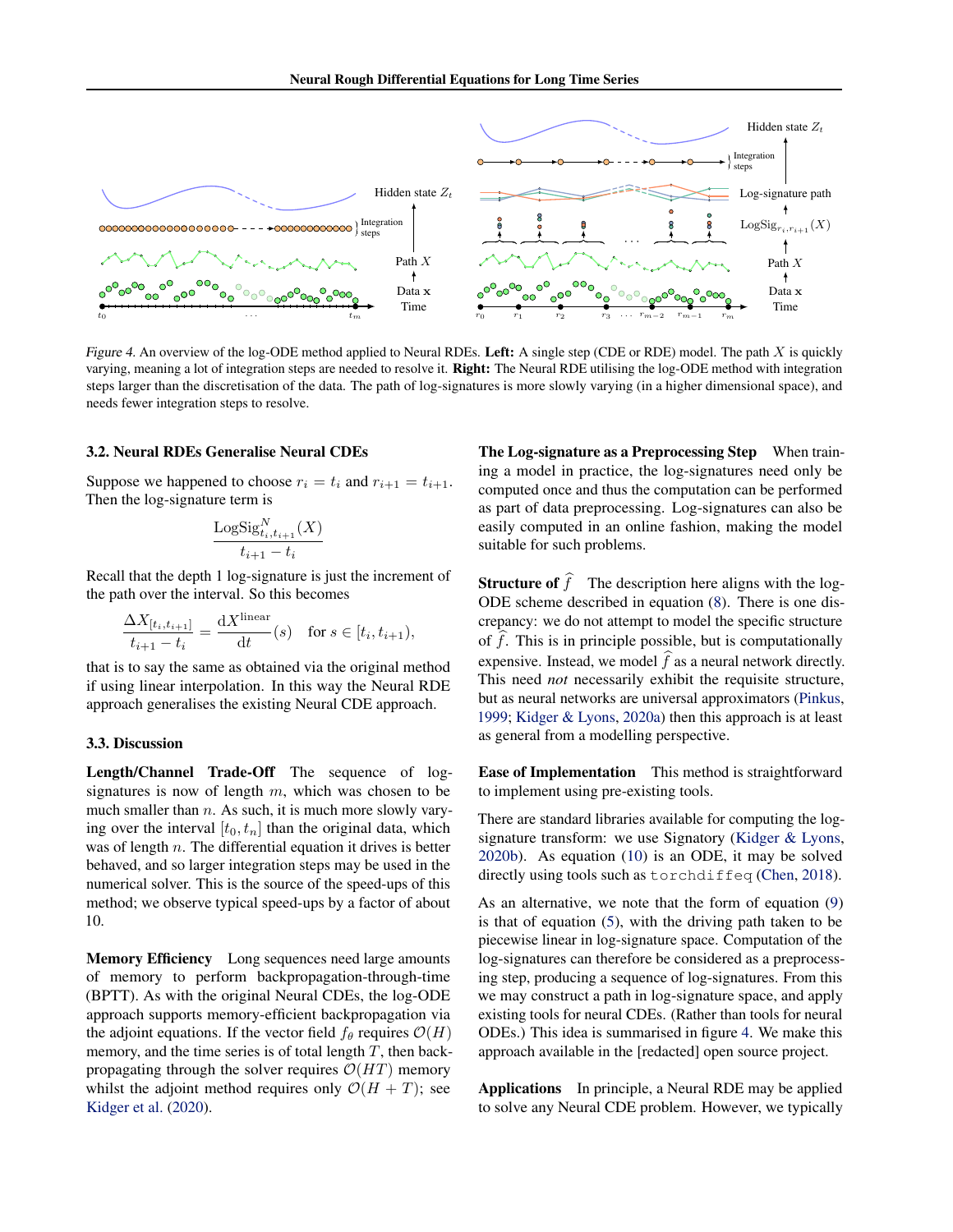observe limited benefit on relatively short time series: the original Neural CDE formulation works well enough, and there is little room to see either speed or loss/accuracy improvements via this approach.

The situation changes for long time series. Here, the existing approach struggles as the length of the time series grows. Performance worsens, and speed drops due to the sheer number of forward evaluations. This is the same behaviour as for RNNs.

Now, the reduction in length (from *n* to  $m \ll n$ ) is highly beneficial. Moreover, the compression performed by the log-signature is also of benefit: closely-sampled points will be typically be strongly correlated, and there is little to be gained by treating them all individually.

In addition, there are two advantages shared by both Neural CDEs and Neural RDEs, that make them suitable for long time series. The first is the sharply reduced memory requirements of the adjoint method. For example (chosen arbitrarily without cherry-picking) in one experiment we see a reduction in memory usage from 3.6GB to just 47MB.

The second is that as both operate in continuous time, the steps in the numerical solver may be decoupled from the sampling rate of the data: steps are taken with respect to the complexity of the data, not just its sampling rate. In particular a slowly-varying but densely-sampled path would still be fast without requiring many integration steps.

The Depth and Step Hyperparameters To solve a Neural RDE accurately via the log-ODE method, we should be prepared to take the depth  $N$  suitably large, or the intervals  $r_{i+1} - r_i$  suitably small. Accomplishing this would often require that they are taken relatively large or relatively small, respectively. Instead, we treat these as hyperparameters. This makes use of the log-ODE method a modelling choice rather than an implementation detail.

Increasing step size will lead to faster (but less informative) training by reducing the number of operations in the forward pass. Increasing depth will lead to slower (but more informative) training, as more information about each local interval is used in each update.

## 4. Experiments

We run experiments applying Neural RDEs to four realworld datasets. Every problem was chosen for its long length. The lengths are sufficiently long that adjoint-based backpropagation [\(Chen et al.,](#page-8-0) [2018\)](#page-8-0) was often needed simply to avoid running out of memory at any reasonable batch size. Every problem is regularly sampled, so we take  $t_i = i$ .

Recall that the Neural RDE approach features two hyperparameters, corresponding to log-signature depth and step size. Good choices will turn out to have a dramatic positive effect on performance. Accordingly for every experiment we run Neural RDEs for all depths in  $N = 2, 3$  and all step sizes in 2, 4, 8, 16, 32, 64, 128, 256, 512, 1024. Depth 1 and step 1 are not considered as both reduce onto the Neural CDE model, as discussed in section [3.2.](#page-4-0) In practice, when choosing a final model, one would choose that with depth and step values that minimise the validation loss, as in any hyperparamter value selection.

We compare against two baseline models. The first is a Neural CDE; as the model we are extending then comparisons to this are our primary concern. For context we also additionally include a baseline against the ODE-RNN introduced in [Rubanova et al.](#page-9-0) [\(2019\)](#page-9-0). For both of these models, we also run experiments on the full range of step sizes described above.

For the Neural CDE model, increased step sizes correspond to naïve subsampling of the data (in accordance with section [3.2\)](#page-4-0). For the ODE-RNN model, we instead fold the time dimension into the feature dimension, so that at each step the ODE-RNN model sees several adjacent time points. This represents an alternate technique for dealing with long time series, so as to provide a reasonable benchmark.

For each model, and each hyperparameter combination, we run the experiment three times and report the mean and standard deviation of the test metrics. We additionally report mean training times and memory usages.

Precise details of hyperparameter selection, optimisers, normalisation, and so on can be found in Appendix [C.](#page-16-0) For brevity, we provide results for only some of the step sizes here. The full results are described in Appendix [D.](#page-17-0)

#### 4.1. Classifying EigenWorms

Our first example uses the EigenWorms dataset from the UEA archive from [Bagnall et al.](#page-8-0) [\(2017\)](#page-8-0). This consists of time series of length 17 984 and 6 channels (including time), corresponding to the movement of a roundworm. The goal is to classify each worm as either wild-type or one of four mutant-type classes.

Results are shown in Table [1.](#page-6-0) We begin by seeing that the step-1 Neural CDE model takes roughly a day to train. Switching to Neural RDEs speeds this up by an order of magnitude, to roughly two hours. Moreover doing so dramatically improves accuracy, by up to 17%, reflecting the classical difficulty of learning from long time series.

Meanwhile naïve subsampling approaches for the Neural CDE method only achieve speed-ups without performance improvements. The folded ODE-RNN model performs poorly, attaining the worst score for any step size whilst imposing a significantly higher memory burden.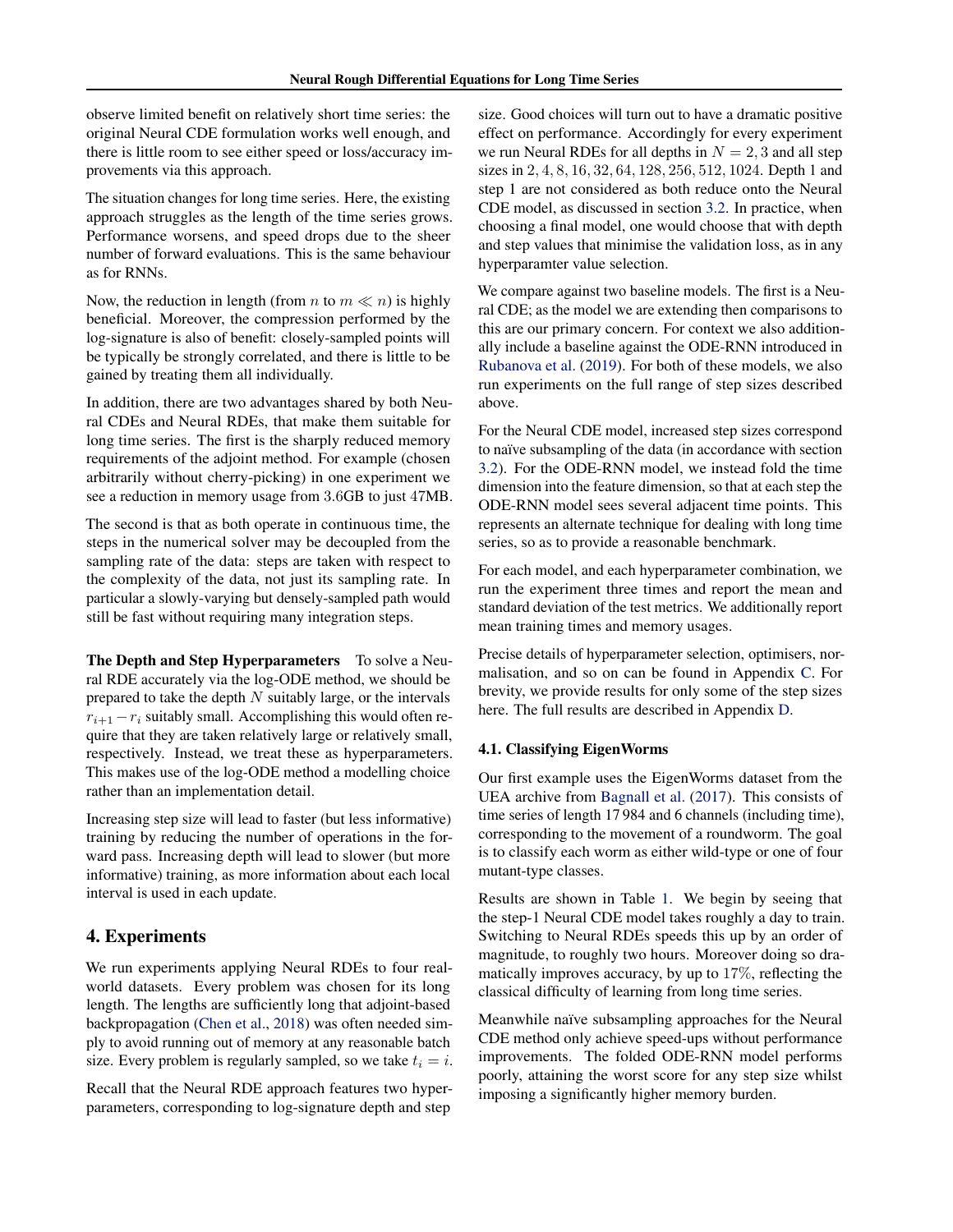<span id="page-6-0"></span>

| Model                    | <b>Step</b> | Accuracy $(\% )$ | Time (Hrs) | Mem (Mb) |
|--------------------------|-------------|------------------|------------|----------|
|                          | 1           |                  |            |          |
| <b>ODE-RNN</b>           | 4           | $35.0 \pm 1.5$   | 0.8        | 3629.3   |
| (folded)                 | 32          | $32.5 + 1.5$     | 0.1        | 532.2    |
|                          | 128         | $47.9 + 5.3$     | 0.0        | 200.8    |
|                          | 1           | $62.4 \pm 12.1$  | 22.0       | 176.5    |
| <b>NCDE</b>              | 4           | $66.7 + 11.8$    | 5.5        | 46.6     |
|                          | 32          | $64.1 + 14.3$    | 0.5        | 8.0      |
|                          | 128         | $48.7 + 2.6$     | 0.1        | 3.9      |
| <b>NRDE</b>              | 4           | $83.8 \pm 3.0^*$ | 2.4        | 180.0    |
|                          | 32          | $67.5 + 12.1$    | 0.7        | 28.1     |
| (depth 2)                | 128         | $76.1 \pm 5.9$   | 0.2        | 7.8      |
| <b>NRDE</b><br>(depth 3) | 4           | $76.9 \pm 9.2$   | 2.8        | 856.8    |
|                          | 32          | $75.2 + 3.0$     | 0.6        | 134.7    |
|                          | 128         | $68.4 + 8.2$     | 0.1        | 53.3     |

Table 1. EigenWorms dataset: mean  $\pm$  standard deviation of test set accuracy measured over three repeats. Also reported are the mean memory usage and training time. For all models a variety of step sizes are considered. For the Neural RDE we additionally investigate varying depths. (Recalling that the NCDE is a depth-1 NRDE.) '–' denotes that the model could not be run within GPU memory. Bold denotes the best model score for a given step size, and <sup>∗</sup> denotes that the score was the best achieved over all models and step sizes.

Results across all step sizes may be found in Appendix [D.](#page-17-0)

## 4.2. Estimating Vitals Signs from PPG and ECG data

Next we consider three separate problems, using data from the TSR archive [\(Tan et al.,](#page-9-0) [2020\)](#page-9-0), coming originally from the Beth Israel Deaconess Medical Centre (BIDMC).

We aim to predict a person's respiratory rate (RR), their heart rate (HR), or their oxygen saturation (SpO2) at the end of the sample, having observed PPG and ECG data over the length of the sample. The data is sampled at 125Hz and each series has length 4 000. There are 3 channels (including time). We evaluate performance with the  $L^2$  loss.

The results are shown in table [2.](#page-7-0)

We find that the depth 3 Neural RDE is the top performer for every task at every step size, reducing test loss by 30–59% versus the Neural CDE. Moreover, it does so with roughly an order of magnitude less training time.

We attribute the improved test loss to the Neural RDE model being better able to learn long-term dependencies due to the reduced sequence length. Note that the performance of the rough models actually improves as the step size is increased. This is in contrast to Neural CDE, which sees a degradation in performance.

The ODE-RNN model, besides using significantly more memory, struggles to train effectively when the sequence length is long. Training improves as the sequence size is shortened, but still produces results substantially worse than those achieved by the Neural RDE.

As a visual summary of these results, including the full range of step sizes, we also provide heatmaps in Figure [5.](#page-7-0)

The full results across the full range of step sizes may be found in Appendix [D.](#page-17-0)

#### 5. Limitations

Number of hyperparameters Two new hyperparameters – truncation depth and step size – with substantial effects on training time and memory usage must now also be tuned.

Number of input channels The log-ODE method is most feasible with few input channels, as the number of logsignature channels  $\beta(v, N)$  grows exponentially in v. For larger  $v$  then the available parallelism may become saturated.

## 6. Related Work

CNNs and Transformers have been shown to offer improvements over RNNs for modelling long-term dependencies [\(Bai et al.,](#page-8-0) [2018;](#page-8-0) [Li et al.,](#page-8-0) [2019\)](#page-8-0), although the latter in particular have typically focused on language modelling. On a more practical note, Transformers are famously  $\mathcal{O}(L^2)$  in the length of the time series  $L$ . Several approaches have been introduced to reduce this, for example [Li et al.](#page-8-0) [\(2019\)](#page-8-0) reduce this to  $\mathcal{O}(L(\log L)^2)$ . Extensions specifically to long sequences do exist [\(Sourkov,](#page-9-0) [2018\)](#page-9-0), but again these typically focus on language modelling rather than multivariate time series data.

There has also been some work on long time series for classic RNN (GRU/LSTM) models.

[Wisdom et al.](#page-9-0) [\(2016\)](#page-9-0); [Jing et al.](#page-8-0) [\(2019\)](#page-8-0) show that unitary or orthogonal RNNs can mitigate the vanishing/exploding gradients problem. However, they are expensive to train due to the need to compute a matrix inversion at each training step. [Chang et al.](#page-8-0) [\(2017\)](#page-8-0) introduce dilated RNNs with skip connections between RNN states, which help improve training speed and learning of long-term dependencies. [Campos](#page-8-0) [et al.](#page-8-0) [\(2017\)](#page-8-0) introduce the 'Skip-RNN' model, which extend the RNN by adding an additional learnt component that skips state updates. [Li et al.](#page-8-0) [\(2018\)](#page-8-0) introduce the 'IndRNN' model, with particular structure tailored to learning long time series.

One meaningful comparison is to hierarchical subsampling as in [Graves](#page-8-0) [\(2012\)](#page-8-0); [De Mulder et al.](#page-8-0) [\(2015\)](#page-8-0). There the data is split into windows, an RNN is run over each window, and then an additional RNN is run over the first RNN's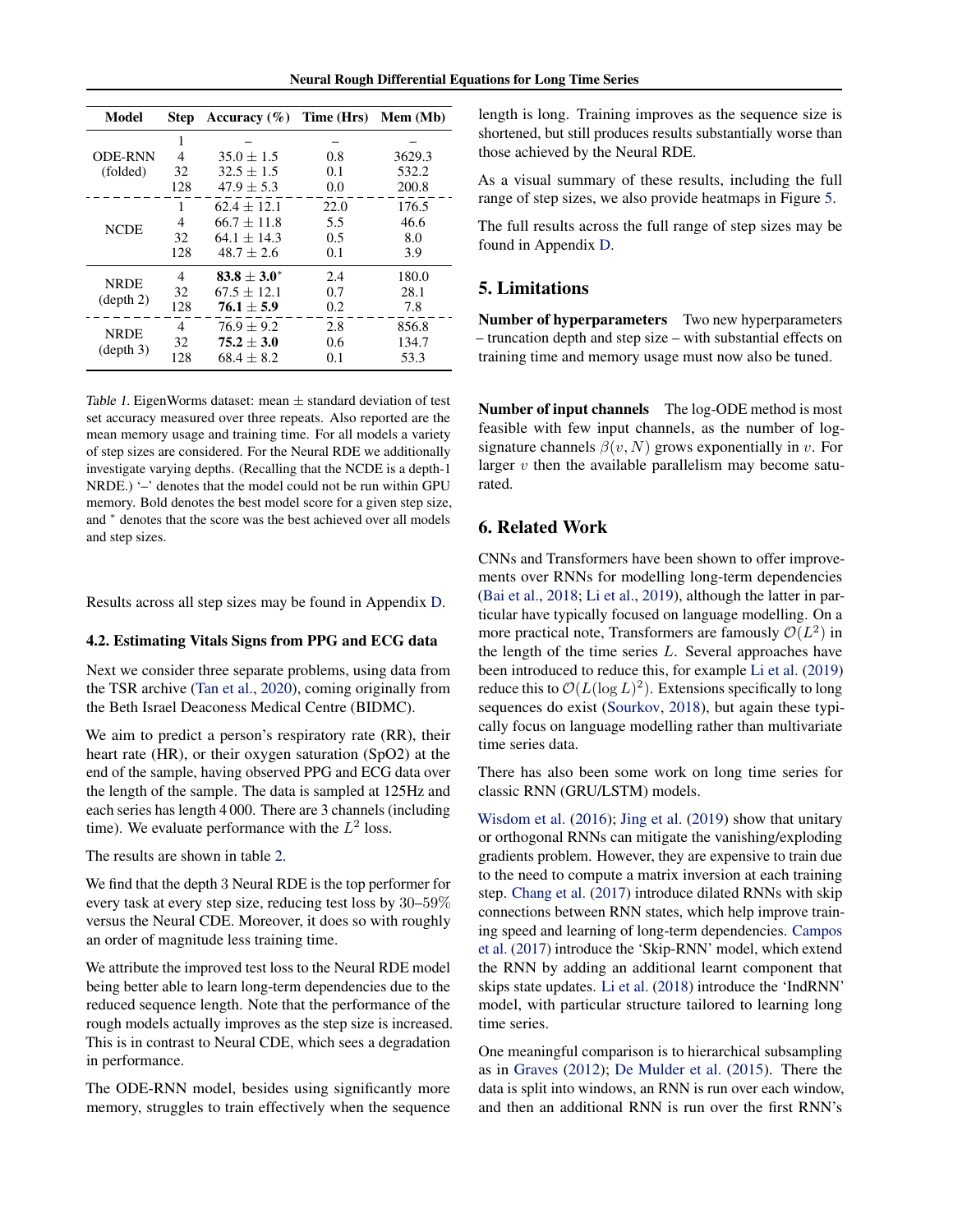Neural Rough Differential Equations for Long Time Series

<span id="page-7-0"></span>

| Model            | <b>Step</b> | $L^2$           |                   |                     | Time (Hrs) |      |                  | <b>Memory</b> (Mb) |
|------------------|-------------|-----------------|-------------------|---------------------|------------|------|------------------|--------------------|
|                  |             | RR              | <b>HR</b>         | SpO <sub>2</sub>    | <b>RR</b>  | HR   | SpO <sub>2</sub> |                    |
|                  | 1           |                 | $13.06 + 0.0$     |                     | -          | 10.5 |                  | 3653.0             |
| ODE-RNN (folded) | 8           | $2.47 \pm 0.35$ | $13.06 + 0.00$    | $3.3 \pm 0.00$      | 1.5        | 1.2  | 0.9              | 917.2              |
|                  | 128         | $1.62 \pm 0.07$ | $13.06 + 0.00$    | $3.3 + 0.00$        | 0.2        | 0.1  | 0.1              | 81.9               |
|                  | 512         | $1.66 \pm 0.06$ | $6.75 \pm 0.9$    | $1.98 \pm 0.31$     | 0.0        | 0.1  | 0.1              | 40.4               |
|                  |             | $2.79 + 0.04$   | $9.82 + 0.34$     | $2.83 \pm 0.27$     | 23.8       | 22.1 | 28.1             | 56.5               |
| <b>NCDE</b>      | 8           | $2.80 + 0.06$   | $10.72 + 0.24$    | $3.43 \pm 0.17$     | 3.0        | 2.6  | 4.8              | 14.3               |
|                  | 128         | $2.64 + 0.18$   | $11.98 + 0.37$    | $2.86 + 0.04$       | 0.2        | 0.2  | 0.3              | 8.7                |
|                  | 512         | $2.53 \pm 0.03$ | $12.22 + 0.11$    | $2.98 + 0.04$       | 0.1        | 0.0  | 0.1              | 8.4                |
|                  | 8           | $2.63 + 0.12$   | $8.63 + 0.24$     | $2.88 + 0.15$       | 2.1        | 3.4  | 3.3              | 21.8               |
| $NRDE$ (depth 2) | 128         | $1.86 + 0.03$   | $6.77 + 0.42$     | $1.95 + 0.18$       | 0.3        | 0.4  | 0.7              | 10.9               |
|                  | 512         | $1.81 \pm 0.02$ | $5.05 \pm 0.23$   | $2.17 \pm 0.18$     | 0.1        | 0.2  | 0.4              | 10.3               |
|                  | 8           | $2.42 + 0.19$   | $7.67 + 0.40$     | $2.55 + 0.13$       | 2.9        | 3.2  | 3.1              | 43.3               |
| $NRDE$ (depth 3) | 128         | $1.51 + 0.08$   | $2.97 \pm 0.45^*$ | $1.37 + 0.22$       | 0.5        | 1.7  | 1.7              | 17.3               |
|                  | 512         | $1.49 + 0.08^*$ | $3.46 \pm 0.13$   | $1.29 \pm 0.15^{*}$ | 0.3        | 0.4  | 0.4              | 15.4               |

Table 2. The three experiments on BIDMC datasets: mean  $\pm$  standard deviation of test set  $L^2$  loss, measured over three repeats, over each of three different vital signs prediction tasks (RR, HR, SpO2). Also reported are the memory usage and training time. Only mean times are shown for space. For all models a variety of step sizes are considered. For the Neural RDE we additionally investigate varying depths. (Recalling that the NCDE is a depth-1 NRDE.) '–' denotes that the model could not be run within GPU memory. Bold denotes the best model score for a given step size, and <sup>∗</sup> denotes that the score was the best achieved over all models and step sizes.



Figure 5. Heatmap depicting normalised losses on the three BIDMC datasets for differing step sizes and depths. We can see that the point of lowest MSE (deepest red) has step  $> 1$  and depth  $> 1$ , and that performance worsens for very long steps. This represents the depth/step tradeoff for long length time series.

outputs; we may describe this as an RNN/RNN pair. [Liao](#page-8-0) [et al.](#page-8-0) [\(2019\)](#page-8-0) then perform the equivalent operation with a log-signature/RNN pair. In this context, our use of log-ODE method is analogous to an log-signature/NCDE pair.

In comparison to [Liao et al.](#page-8-0) [\(2019\)](#page-8-0), this means moving from an inspired choice of pre-processing to an actual implementation of the log-ODE method. In doing so the differential equation structure is preserved. Moreover this takes advantage of the synergy between log-signatures (which extract statistics on how data drives differential equations), and the controlled differential equation it then drives. Broadly speaking these connections are natural: at least within the signature/CDE/rough path community, it is a well-known but poorly-published fact that RNNs, (log-)signatures, and (Neural) CDEs are all related; see for example [Kidger et al.](#page-8-0) [\(2020\)](#page-8-0) for a little exposition on this.

[De Brouwer et al.](#page-8-0) [\(2019\)](#page-8-0); [Lechner & Hasani](#page-8-0) [\(2020\)](#page-8-0) amongst others consider continuous time modifications to GRUs and LSTMs, improving the learning of long-term dependencies. [Voelker et al.](#page-9-0) [\(2019\)](#page-9-0); [Gu et al.](#page-8-0) [\(2020\)](#page-8-0) consider links with ODEs and approximation theory, with the goal of improving the long-term memory capacity of RNNs. Given the differential equation structure both they and we consider, a hybridisation of these techniques seems like a promising line of future inquiry.

## 7. Conclusion

We have introduced *neural rough differential equations* as an approach to continuous-time time series modelling. These extend Neural CDEs, driving the hidden state not by point evaluations but by interval summarisations of the underlying time series or control path. Neural RDEs may still be solved via ODE methods, and thus retain both adjoint backpropagation and continuous dynamics. As they additionally reduce the effective length of the control path, we observe substantial practical benefits in applying Neural RDEs to long time series. In this regime we report significant training speed-ups, model performance improvements, and reduced memory requirements, on problems of length up to 17 000.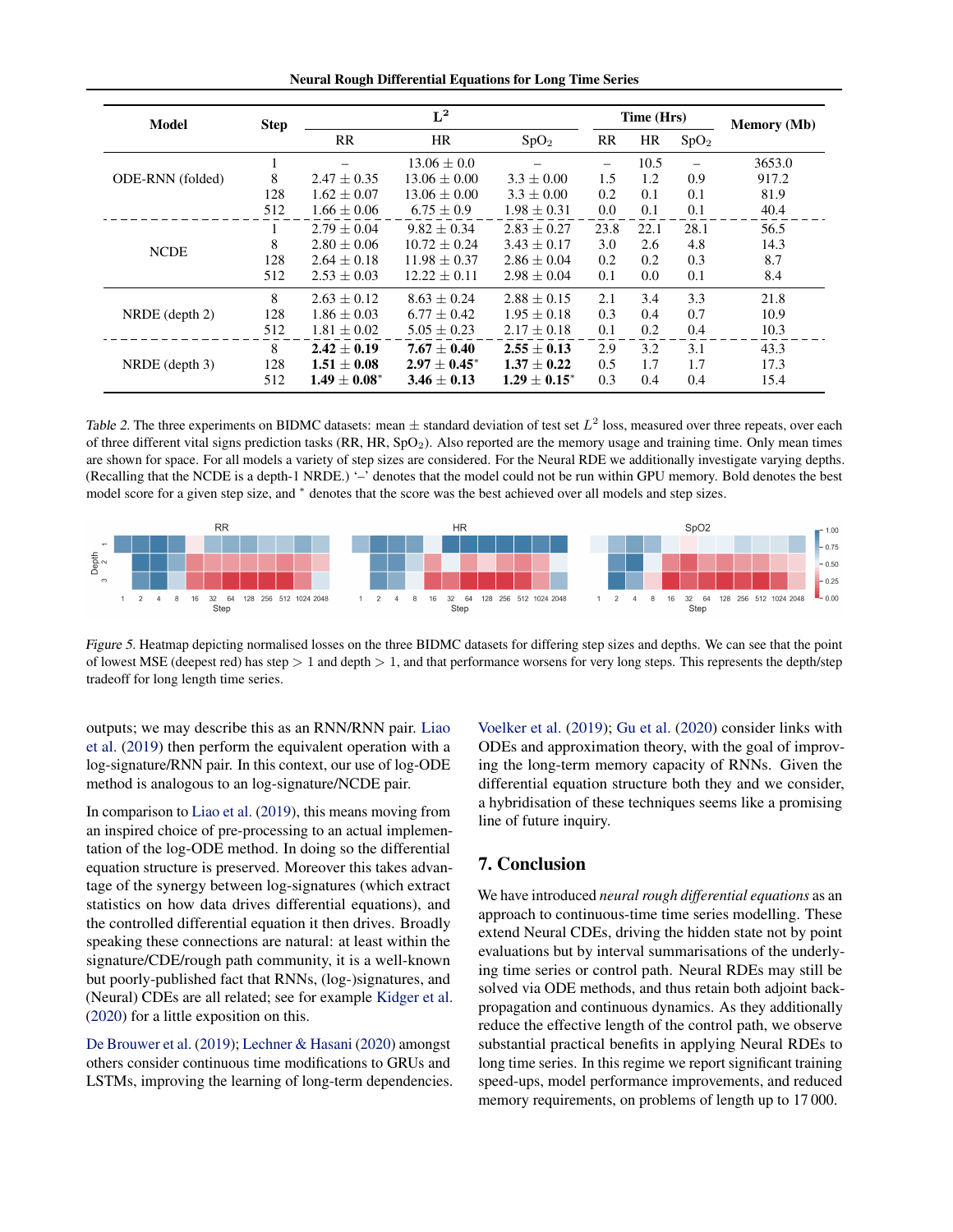### <span id="page-8-0"></span>References

- Bagnall, A., Lines, J., Bostrom, A., Large, J., and Keogh, E. The great time series classification bake off: a review and experimental evaluation of recent algorithmic advances. *Data Mining and Knowledge Discovery*, 31: 606–660, 2017.
- Bai, S., Kolter, J. Z., and Koltun, V. An empirical evaluation of generic convolutional and recurrent networks for sequence modeling. *arXiv preprint arXiv:1803.01271*, 2018.
- Blanes, S., Casas, F., Oteo, J.-A., and Ros, J. The Magnus expansion and some of its applications. *Physics Reports*, 470(5-6):151–238, 2009.
- Boutaib, Y., Gyurkó, L. G., Lyons, T., and Yang, D. Dimension-free Euler estimates of rough differential equations. *Revue Roumaine de Mathmatiques Pures et Appliques*, 59, 2014.
- Campos, V., Jou, B., Giró-i Nieto, X., Torres, J., and Chang, S.-F. Skip RNN: Learning to Skip State Updates in Recurrent Neural Networks. *arXiv preprint arXiv:1708.06834*, 2017.
- Chang, S., Zhang, Y., Han, W., Yu, M., Guo, X., Tan, W., Cui, X., Witbrock, M., Hasegawa-Johnson, M. A., and Huang, T. S. Dilated recurrent neural networks. In *Advances in Neural Information Processing Systems*, pp. 77–87, 2017.
- Chen, R. T. Q. torchdiffeq, 2018. [https://](https://github.com/rtqichen/torchdiffeq) [github.com/rtqichen/torchdiffeq](https://github.com/rtqichen/torchdiffeq).
- Chen, R. T. Q., Rubanova, Y., Bettencourt, J., and Duvenaud, D. Neural Ordinary Differential Equations. *Advances in Neural Information Processing Systems*, 2018.
- De Brouwer, E., Simm, J., Arany, A., and Moreau, Y. Gru-ode-bayes: Continuous modeling of sporadicallyobserved time series. In *Advances in Neural Information Processing Systems*, pp. 7379–7390, 2019.
- De Mulder, W., Bethard, S., and Moens, M.-F. A survey on the application of recurrent neural networks to statistical language modeling. *Computer Speech & Language*, 30 (1):61–98, 2015.
- Foster, J., Lyons, T., and Oberhauser, H. An optimal polynomial approximation of Brownian motion. *SIAM Journal on Numerical Analysis*, 58(3):1393–1421, 2020.
- Friz, P. K. and Victoir, N. B. *Multidimensional stochastic processes as rough paths: theory and applications*, volume 120. Cambridge University Press, 2010.
- Graves, A. Supervised sequence labelling. In *Supervised sequence labelling with recurrent neural networks*, pp. 5–13. Springer, 2012.
- Gu, A., Dao, T., Ermon, S., Rudra, A., and Re, C. HiPPO: Recurrent Memory with Optimal Polynomial Projections. *arXiv:2008.07669*, 2020.
- Gyurkó, L. G. Numerical methods for approximating solu*tions to rough differential equations*. DPhil thesis, University of Oxford, 2008.
- Hambly, B. and Lyons, T. Uniqueness for the signature of a path of bounded variation and the reduced path group. *Annals of Mathematics*, 171, 2010.
- Jing, L., Gulcehre, C., Peurifoy, J., Shen, Y., Tegmark, M., Soljacic, M., and Bengio, Y. Gated orthogonal recurrent units: On learning to forget. *Neural computation*, 31(4): 765–783, 2019.
- Kidger, P. and Lyons, T. Universal Approximation with Deep Narrow Networks. *COLT 2020*, 2020a.
- Kidger, P. and Lyons, T. Signatory: differentiable computations of the signature and logsignature transforms, on both CPU and GPU. *arXiv:2001.00706*, 2020b. URL [https:](https://github.com/patrick-kidger/signatory) [//github.com/patrick-kidger/signatory](https://github.com/patrick-kidger/signatory).
- Kidger, P., Morrill, J., Foster, J., and Lyons, T. Neural controlled differential equations for irregular time series. *arXiv preprint arXiv:2005.08926*, 2020.
- Lechner, M. and Hasani, R. Learning long-term dependencies in irregularly-sampled time series. *arXiv preprint arXiv:2006.04418*, 2020.
- Li, S., Li, W., Cook, C., Zhu, C., and Gao, Y. Independently recurrent neural network (indrnn): Building a longer and deeper rnn. In *Proceedings of the IEEE conference on computer vision and pattern recognition*, pp. 5457–5466, 2018.
- Li, S., Jin, X., Xuan, Y., Zhou, X., Chen, W., Wang, Y.-X., and Yan, X. Enhancing the locality and breaking the memory bottleneck of transformer on time series forecasting. In *Advances in Neural Information Processing Systems*, pp. 5243–5253, 2019.
- Liao, S., Lyons, T., Yang, W., and Ni, H. Learning stochastic differential equations using RNN with log signature features. *arXiv preprint arXiv:1908.08286*, 2019.
- Lyons, T. Rough paths, signatures and the modelling of functions on streams. *Proceedings of the International Congress of Mathematicians*, 4, 2014.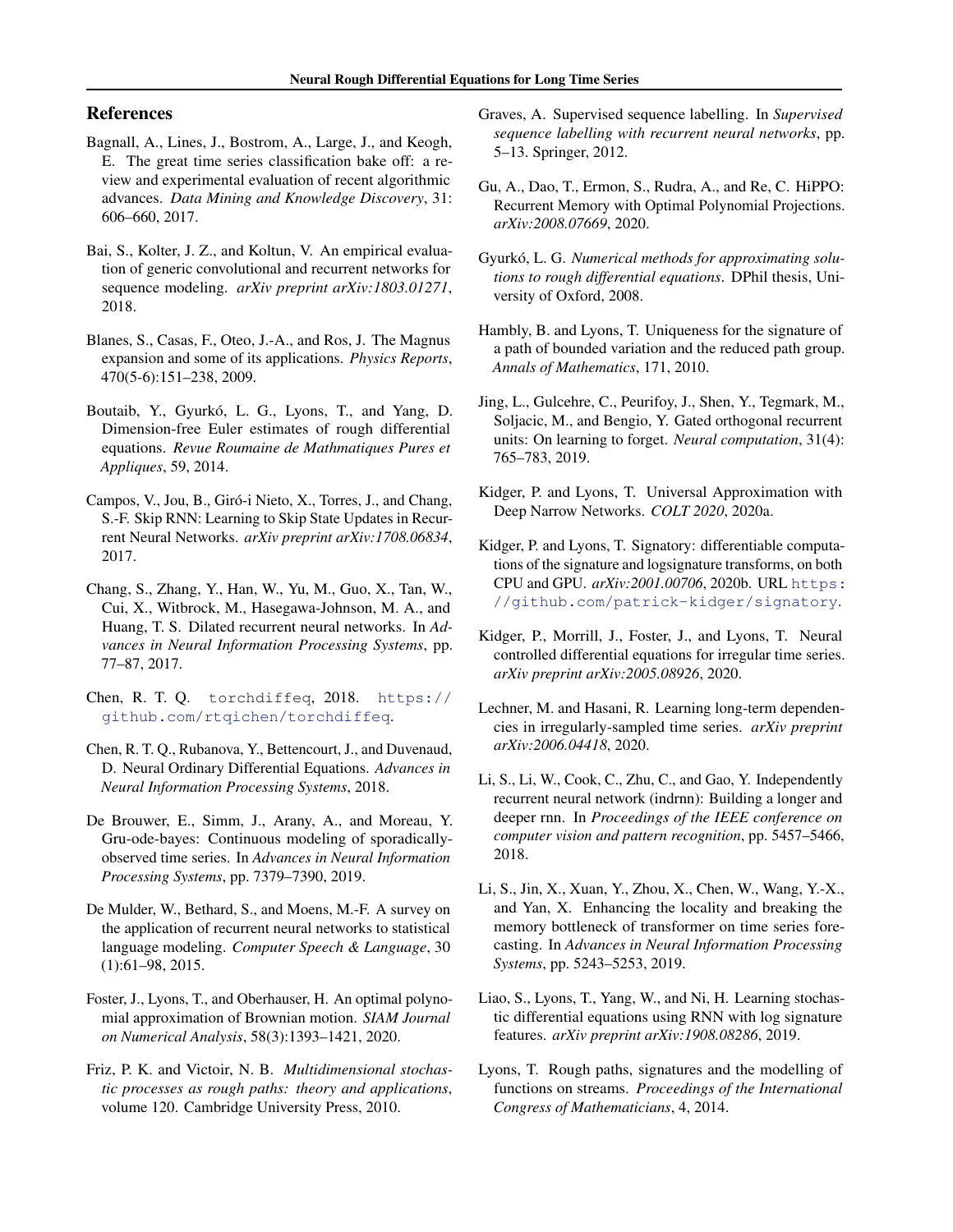- <span id="page-9-0"></span>Lyons, T., Michael, C., and Thierry, L. *Differential equations driven by rough paths.* In Ecole d'été de probabilités de Saint-Flour XXXIV-2004, edited by J. Picard in Volume 1908 of Lecture Notes in Mathematics, Berlin, Springer, 2007.
- Lyons, T. J. Differential equations driven by rough signals. *Revista Matemática Iberoamericana*, 14(2):215– 310, 1998.
- Lyons, T. J., Caruana, M., Lévy, T., and Picard, J. Differential equations driven by rough paths. *Ecole d'été de Probabilites de Saint-Flour ´* , 34:1–93, 2004.
- Pinkus, A. Approximation theory of the MLP model in neural networks. *Acta Numer.*, 8:143–195, 1999.
- Reizenstein, J. Calculation of Iterated-Integral Signatures and Log Signatures. *arXiv preprint arXiv:1712.02757*, 2017.
- Rubanova, Y., Chen, R. T., and Duvenaud, D. Latent odes for irregularly-sampled time series. *arXiv preprint arXiv:1907.03907*, 2019.
- Ryan, R. A. *Introduction to Tensor Products of Banach Spaces*. Springer Monographs in Mathematics, Springer, 2002.
- Sourkov, V. Igloo: Slicing the features space to represent sequences. *arXiv preprint arXiv:1807.03402*, 2018.
- Tan, C. W., Bagnall, A., Bergmeir, C., Keogh, E., Petitjean, F., and Webb, G. I. Monash university, uea, ucr time series regression archive, 2020. [http://](http://timeseriesregression.org/) [timeseriesregression.org/](http://timeseriesregression.org/).
- Voelker, A., Kajić, I., and Eliasmith, C. Legendre memory units: Continuous-time representation in recurrent neural networks. In *Advances in Neural Information Processing Systems 32*. Curran Associates, Inc., 2019.
- Wisdom, S., Powers, T., Hershey, J., Le Roux, J., and Atlas, L. Full-capacity unitary recurrent neural networks. In *Advances in neural information processing systems*, pp. 4880–4888, 2016.
- Wong, E. and Zakai, M. On the Convergence of Ordinary Integrals to Stochastic Integrals. *Annals of Mathematical Statistics*, 36(5):1560–1564, 1965.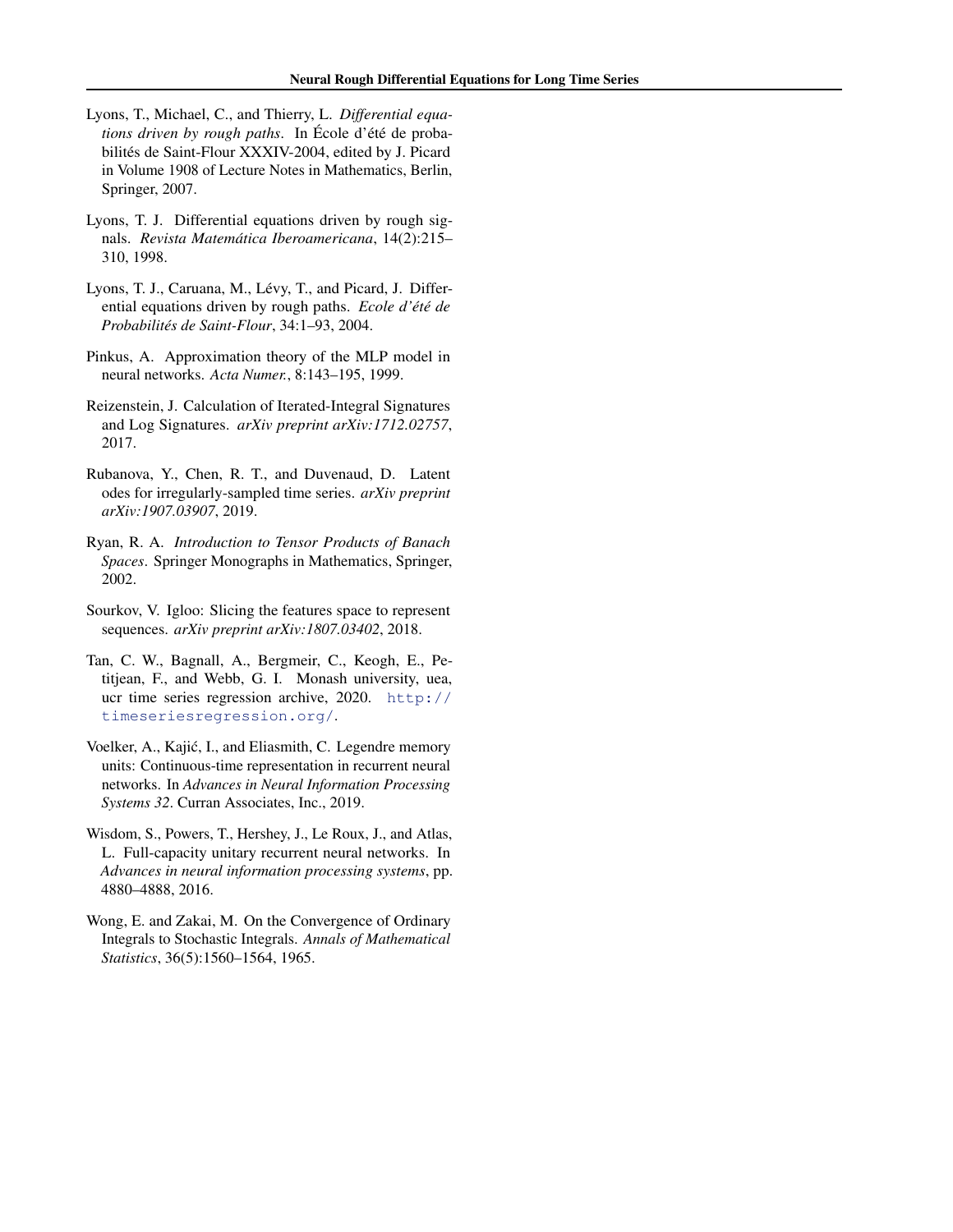# Supplementary material

<span id="page-10-0"></span>In sections A and [B,](#page-13-0) we give a more thorough introduction to solving CDEs via the log-ODE method.

In section [C](#page-16-0) we discuss the experimental details such as the choice of network structure, computing infrastructure and hyperparameter selection approach.

In section [D](#page-17-0) we give a full breakdown of every experimental result.

#### A. An introduction to the log-ODE method for controlled differential equations

The log-ODE method is an effective method for approximating the controlled differential equation:

$$
dY_t = f(Y_t) dX_t,
$$
  
\n
$$
Y_0 = \xi,
$$
\n(11)

where  $X : [0,T] \to \mathbb{R}^d$  has finite length,  $\xi \in \mathbb{R}^n$  and  $f : \mathbb{R}^n \to L(\mathbb{R}^d,\mathbb{R}^n)$  is a function with certain smoothness assumptions so that the CDE (11) is well posed. Throughout these appendices,  $L(U, V)$  denotes the space of linear maps between the vector spaces U and V. In rough path theory, the function f is referred to as the "vector field" of (11) and usually assumed to have Lip( $\gamma$ ) regularity (see definition 10.2 in [Friz & Victoir](#page-8-0) [\(2010\)](#page-8-0)). In this section, we assume one of the below conditions on the vector field:

- 1.  $f$  is bounded and has  $N$  bounded derivatives.
- 2. f is linear.

In order to define the log-ODE method, we will first consider the tensor algebra and path signature.

**Definition A.1** We say that  $T(\mathbb{R}^d) := \mathbb{R} \oplus \mathbb{R}^d \oplus (\mathbb{R}^d)^{\otimes 2} \oplus \cdots$  is the tensor algebra of  $\mathbb{R}^d$  and  $T((\mathbb{R}^d)) := \{a =$  $(a_0, a_1, \dots) : a_k \in (\mathbb{R}^d)^{\otimes k}$   $\forall k \geq 0$  *is the set of formal series of tensors of*  $\mathbb{R}^d$ . Moreover,  $T(\mathbb{R}^d)$  and  $T((\mathbb{R}^d))$  can be *endowed with the operations of addition and multiplication. Given*  $\mathbf{a} = (a_0, a_1, \dots)$  *and*  $\mathbf{b} = (b_0, b_1, \dots)$ *, we have* 

$$
\mathbf{a} + \mathbf{b} = (a_0 + b_0, a_1 + b_1, \cdots),
$$
 (12)

$$
\boldsymbol{a} \otimes \boldsymbol{b} = (c_0, c_1, c_2, \cdots), \tag{13}
$$

where for  $n\geq 0$ , the  $n$ -th term  $c_n\in\left(\mathbb{R}^d\right)^{\otimes n}$  can be written as

$$
c_n := \sum_{k=0}^n a_k \otimes b_{n-k}.\tag{14}
$$

*The use of* ⊗ *in equation (14) denotes the usual tensor product. The use of* ⊗ *in equation (13) is also referred to as the "tensor product": when precisely one* a<sup>i</sup> *and precisely one* b<sup>i</sup> *are nonzero then it reduces to the usual tensor product; equation (13) is a generalisation.*

**Definition A.2** The signature of a finite length path  $X : [0,T] \to \mathbb{R}^d$  over the interval  $[s,t]$  is defined as the following *collection of iterated (Riemann–Stieltjes) integrals:*

$$
S_{s,t}(X) := \left(1, X_{s,t}^{(1)}, X_{s,t}^{(2)}, X_{s,t}^{(3)}, \dots\right) \in T\big(\big(\mathbb{R}^d\big)\big),\tag{15}
$$

*where for*  $n \geq 1$ *,* 

$$
X_{s,t}^{(n)} := \int \cdots \int \limits_{s < u_1 < \cdots < u_n < t} dX_{u_1} \otimes \cdots \otimes dX_{u_n} \in (\mathbb{R}^d)^{\otimes n}.
$$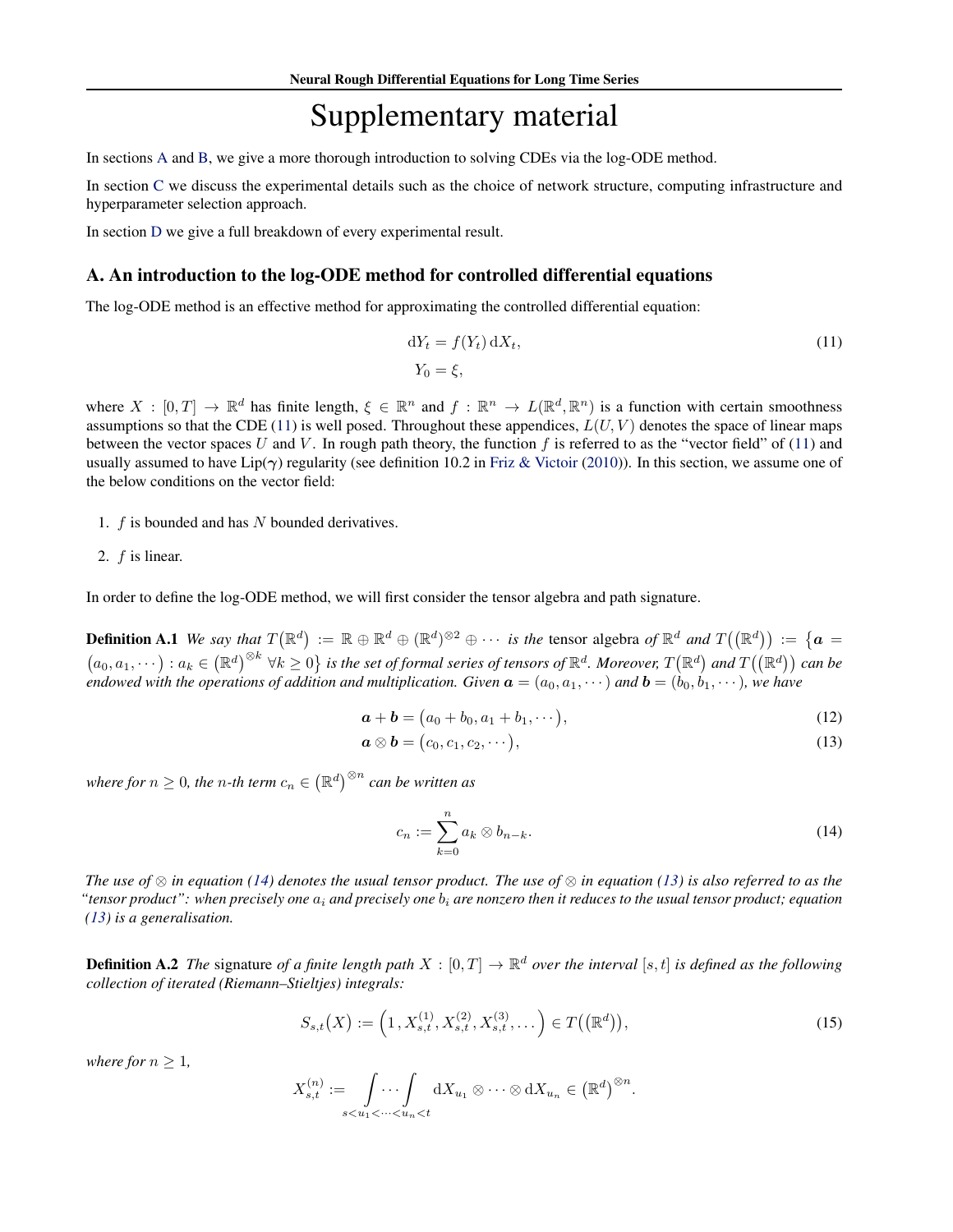<span id="page-11-0"></span>*Similarly, we can define the depth-N (or truncated) signature of the path* X on [s, t] as

$$
S_{s,t}^{N}(X) := \left(1, X_{s,t}^{(1)}, X_{s,t}^{(2)}, \dots, X_{s,t}^{(N)}\right) \in T^{N}(\mathbb{R}^{d}),\tag{16}
$$

where  $T^N(\mathbb{R}^d):=\mathbb{R}\oplus\mathbb{R}^d\oplus(\mathbb{R}^d)^{\otimes 2}\oplus\cdots\oplus(\mathbb{R}^d)^{\otimes N}$  denotes the truncated tensor algebra.

The (truncated) signature provides a natural feature set that describes the effects a path  $X$  has on systems that can be modelled by [\(11\)](#page-10-0). That said, defining the log-ODE method actually requires the so-called "log-signature" which efficiently encodes the same integral information as the signature. The log-signature is obtained from the path's signature by removing certain algebraic redundancies, such as

$$
\int_0^t \int_0^s \mathrm{d}X_u^i \mathrm{d}X_s^j + \int_0^t \int_0^s \mathrm{d}X_u^j \mathrm{d}X_s^i = X_t^i X_t^j,
$$

for  $i, j \in \{1, \dots, d\}$ , which follows by the integration-by-parts formula. To this end, we will define the logarithm map on the depth- $N$  truncated tensor algebra  $T^N(\mathbb{R}^d) := \mathbb{R} \oplus \mathbb{R}^d \oplus \cdots \oplus (\mathbb{R}^d)^{\otimes N}$ .

**Definition A.3 (The logarithm of a formal series)** For  $a = (a_0, a_1, \dots) \in T((\mathbb{R}^d))$  with  $a_0 > 0$ , define  $\log(a)$  to be the element of  $T((\mathbb{R}^d))$  given by the following series:

$$
\log(a) := \log(a_0) + \sum_{n=1}^{\infty} \frac{(-1)^n}{n} \left( 1 - \frac{a}{a_0} \right)^{\otimes n},\tag{17}
$$

where  $\mathbf{1} = (1, 0, \dots)$  is the unit element of  $T((\mathbb{R}^d))$  and  $\log(a_0)$  is viewed as  $\log(a_0) \mathbf{1}$ .

**Definition A.4 (The logarithm of a truncated series)** For  $a = (a_0, a_1, \dots, a_N) \in T((\mathbb{R}^d))$  with  $a_0 > 0$ , define  $\log^N({\boldsymbol{a}})$  to be the element of  $T^N(\mathbb{R}^d)$  defined from the logarithm map (17) as

$$
\log^N(\boldsymbol{a}) := P_N\big(\log(\widetilde{\boldsymbol{a}})\big),\tag{18}
$$

 $where \ \tilde{a} := (a_0, a_1, \dots, a_N, 0, \dots) \in T((\mathbb{R}^d))$  and  $P_N$  denotes the standard projection map from  $T((\mathbb{R}^d))$  onto  $T^N(\mathbb{R}^d)$ .

**Definition A.5** The log-signature of a finite length path  $X : [0,T] \to \mathbb{R}^d$  over the interval  $[s,t]$  is defined as  $\text{LogSig}_{s,t}(X) := \log(S_{s,t}(X))$ , where  $S_{s,t}(X)$  denotes the path signature of X given by Definition [A.2.](#page-10-0) Likewise, the depth-N (or truncated) log-signature of X is defined for each  $N\geq 1$  as  $\mathrm{LogSig}_{s,t}^N(X):=\log^N(S_{s,t}^N(X)).$ 

In this section, we view each  $\text{LogSig}_{s,t}^N(X)$  as an element of  $T^N(\mathbb{R}^d)$  to simplify the definition of the log-ODE method. That said, this is equivalent to the definition used in the main body of the paper, which defines the log-signature as a map from  $X: [0,T] \to \mathbb{R}^d$  to  $\mathbb{R}^{\beta(d,N)}$ . This corresponds to the interpretation of a log-signature as an element of a certain free Lie algebra (see, for example, [Lyons et al.](#page-9-0) [\(2007\)](#page-9-0); [Reizenstein](#page-9-0) [\(2017\)](#page-9-0) for details). The exact form of  $\beta(d, N)$  is given by

$$
\beta(d,N) = \sum_{k=1}^{N} \frac{1}{k} \sum_{i|k} \mu\left(\frac{k}{i}\right) d^{i}
$$

with  $\mu$  the Möbius function. The precise order of this remains an open question.

The final ingredient we use to define the log-ODE method are the derivatives of the vector field  $f$ . It is worth noting that these derivatives also naturally appear in the Taylor expansion of [\(11\)](#page-10-0).

**Definition A.6 (Vector field derivatives)** We define  $f^{\circ k} : \mathbb{R}^n \to L((\mathbb{R}^d)^{\otimes k}, \mathbb{R}^n)$  recursively by

$$
f^{\circ(0)}(y) := y,
$$
  
\n
$$
f^{\circ(1)}(y) := f(y),
$$
  
\n
$$
f^{\circ(k+1)}(y) := D(f^{\circ k})(y)f(y),
$$

for  $y \in \mathbb{R}^n$ , where  $D(f^{\circ k})$  denotes the Fréchet derivative of  $f^{\circ k}$ .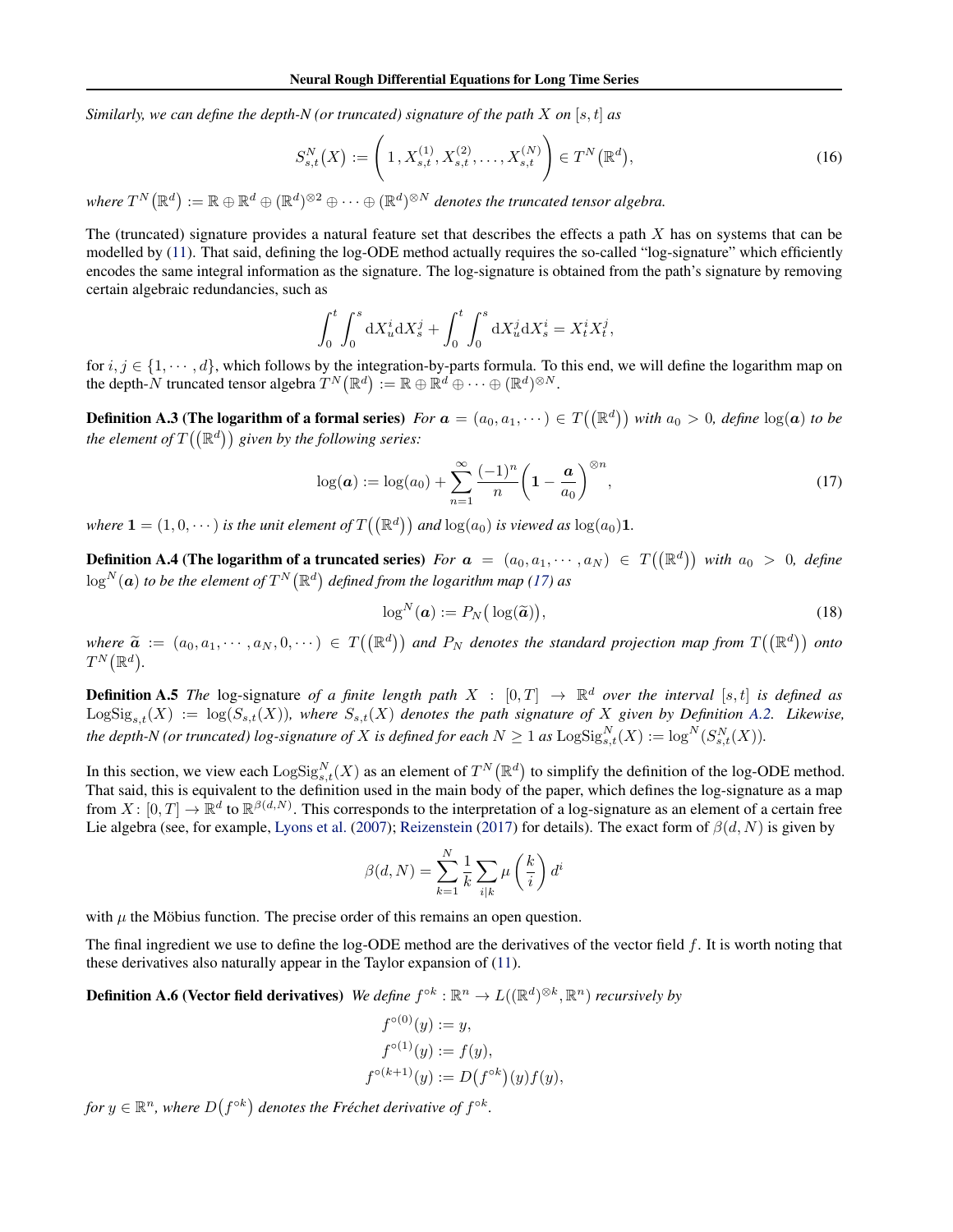<span id="page-12-0"></span>

Figure 6. Illustration of the log-ODE and Taylor methods for controlled differential equations.

Using these definitions, we can describe two closely related numerical methods for the CDE [\(11\)](#page-10-0).

Definition A.7 (The Taylor method) *Given the CDE [\(11\)](#page-10-0), we can use the path signature of* X *to approximate the solution* Y *on an interval* [s, t] *via its truncated Taylor expansion. That is, we use*

Taylor
$$
(Y_s, f, S_{s,t}^N(X)) := \sum_{k=0}^N f^{\circ k}(Y_s) \pi_k(S_{s,t}^N(X)),
$$
 (19)

as an approximation for  $Y_t$  where each  $\pi_k: T^N(\mathbb{R}^d) \to (\mathbb{R}^d)^{\otimes k}$  is the projection map onto  $(\mathbb{R}^d)^{\otimes k}.$ 

**Definition A.8 (The Log-ODE method)** Using the Taylor method (19), we can define the function  $\hat{f}$  :  $\mathbb{R}^n \to$  $L(T^N(\mathbb{R}^d), \mathbb{R}^n)$  by  $\widehat{f}(z) := \text{Taylor}(z, f, \cdot)$ . By applying  $\widehat{f}$  to the truncated log-signature of the path X over an in*terval* [s, t]*, we can define the following ODE on* [0, 1]

$$
\frac{\mathrm{d}z}{\mathrm{d}u} = \hat{f}(z) \mathrm{LogSig}_{s,t}^{N}(X),\tag{20}
$$
\n
$$
z(0) = Y_s.
$$

*Then the log-ODE approximation of*  $Y_t$  (given  $Y_s$  and  $\mathrm{LogSig}_{s,t}^N(X)$ ) is defined as

$$
LogODE(Y_s, f, LogSig_{s,t}^N(X)) := z(1).
$$
\n(21)

**Remark A.9** Our assumptions of f ensure that  $z \mapsto \widehat{f}(z) \text{LogSig}_{s,t}^N(X)$  is either globally bounded and Lipschitz continuous *or linear. Hence both the Taylor and log-ODE methods are well defined.*

Remark A.10 *It is well known that the log-signature of a path* X *lies in a certain free Lie algebra (this is detailed in section 2.2.4 of [Lyons et al.](#page-9-0) [\(2007\)](#page-9-0)). Furthermore, it is also a theorem that the Lie bracket of two vector fields is itself a* vector field which doesn't depend on choices of basis. By expressing  $\mathrm{LogSig}_{s,t}^N(X)$  using a basis of the free Lie algebra, it *can be shown that only the vector field* f *and its (iterated) Lie brackets are required to construct the log-ODE vector field*  $\widehat{f}(z)$ LogSig ${}_{s,t}^N(X)$ . In particular, this leads to our construction of the log-ODE  $(8)$  using the Lyndon basis of the free Lie *algebra (see [\(Reizenstein,](#page-9-0) [2017\)](#page-9-0) for a precise description of the Lyndon basis). We direct the reader to [Lyons](#page-8-0) [\(2014\)](#page-8-0) and [Boutaib et al.](#page-8-0) [\(2014\)](#page-8-0) for further details on this Lie theory.*

To illustrate the log-ODE method, we give two examples: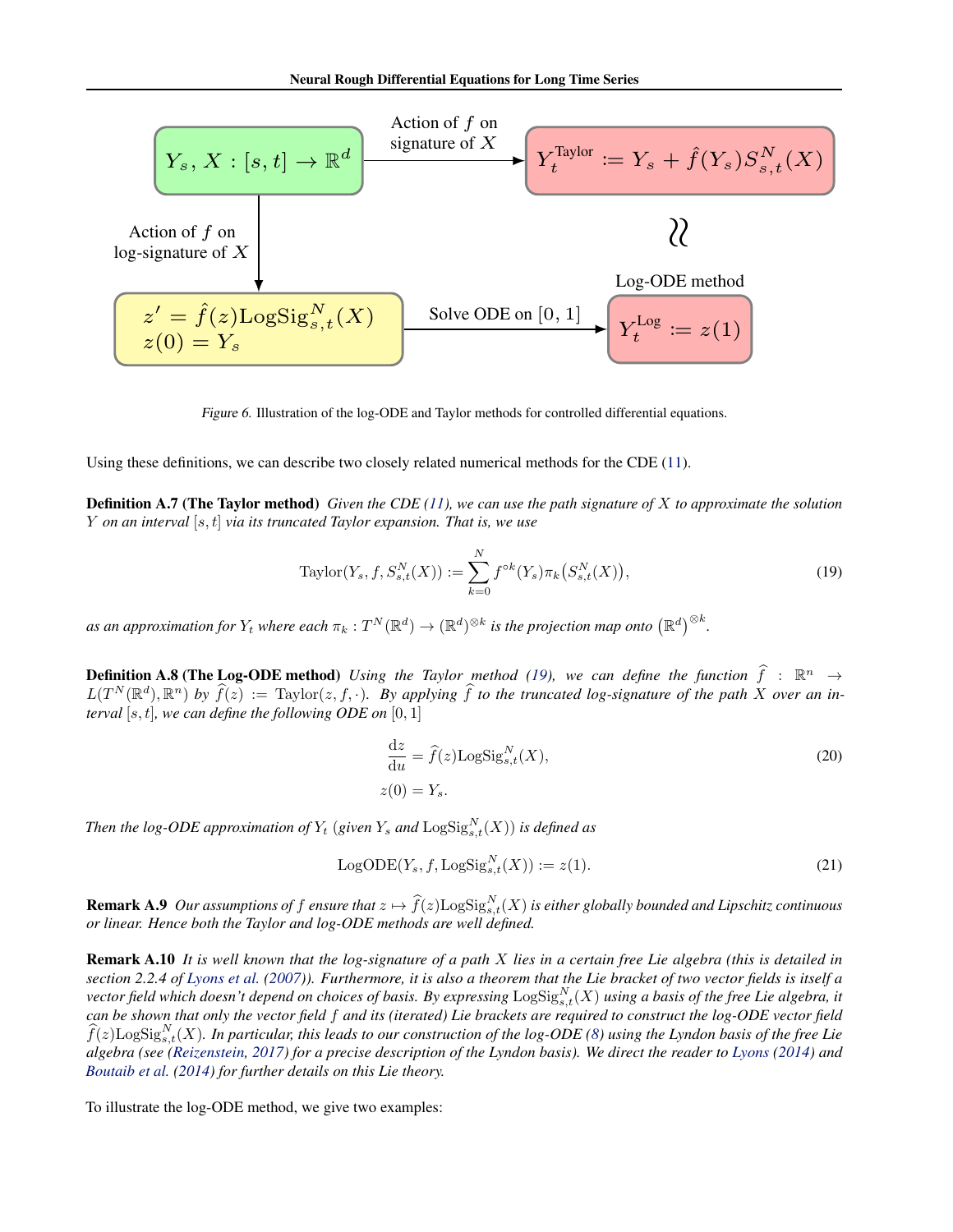#### <span id="page-13-0"></span>**Example A.11 (The "increment-only" log-ODE method)** *When*  $N = 1$ *, the ODE [\(20\)](#page-12-0) becomes*

$$
\frac{\mathrm{d}z}{\mathrm{d}u} = f(z)X_{s,t},
$$
  

$$
z(0) = Y_s.
$$

*Therefore we see that this "increment-only" log-ODE method is equivalent to driving the original CDE [\(11\)](#page-10-0) by a piecewise linear approximation of the control path* X*. This is a classical approach for stochastic differential equations (i.e. when* X<sup>t</sup> = (t, Wt) *with* W *denoting a Brownian motion) and is an example of a Wong-Zakai approximation (see [Wong & Zakai](#page-9-0) [\(1965\)](#page-9-0) for further details).*

Example A.12 (An application for SDE simulation) *Consider the following affine SDE,*

$$
dY_t = a(b - y_t) dt + \sigma y_t \circ dW_t,
$$
  
\n
$$
y(0) = y_0 \in \mathbb{R}_{\geq 0},
$$
\n(22)

*where*  $a, b \ge 0$  *are the mean reversion parameters,*  $\sigma \ge 0$  *is the volatility and* W *denotes a standard real-valued Brownian motion. The* ◦ *means that this SDE is understood in the Stratonovich sense. The SDE (22) is known in the literature as Inhomogeneous Geometric Brownian Motion (or IGBM). Using the control path*  $X = \{(t, W_t)\}_{t>0}$  *and setting*  $N = 3$ *, the log-ODE [\(20\)](#page-12-0) becomes*

$$
\frac{dz}{du} = a(b - z_u)h + \sigma z_u W_{s,t} - ab\sigma A_{s,t} + ab\sigma^2 L_{s,t}^{(1)} + a^2 b\sigma L_{s,t}^{(2)},
$$
  

$$
z(0) = Y_s.
$$

where  $h := t - s$  denotes the step size and the random variables  $A_{s,t}, L_{s,t}^{(1)}, L_{s,t}^{(2)}$  are given by

$$
A_{s,t} := \int_s^t W_{s,r} dr - \frac{1}{2} h W_{s,t},
$$
  
\n
$$
L_{s,t}^{(1)} := \int_s^t \int_s^r W_{s,v} \circ dW_v dr - \frac{1}{2} W_{s,t} A_{s,t} - \frac{1}{6} h W_{s,t}^2,
$$
  
\n
$$
L_{s,t}^{(2)} := \int_s^t \int_s^r W_{s,v} dv dr - \frac{1}{2} h A_{s,t} - \frac{1}{6} h^2 W_{s,t}.
$$

*In [Foster et al.](#page-8-0)* [\(2020\)](#page-8-0), the depth-3 log-signature of  $X = \{(t, W_t)\}_{t>0}$  was approximated so that the above log-ODE method *became practical and this numerical scheme exhibited state-of-the-art convergence rates. For example, the approximation error produced by 25 steps of the high order log-ODE method was similar to the error of the "increment only" log-ODE method with 1000 steps.*

#### B. Convergence of the log-ODE method for rough differential equations

In this section, we shall present "rough path" error estimates for the log-ODE method. In addition, we will discuss the case when the vector fields governing the rough differential equation are linear. We begin by stating the main result of [Boutaib](#page-8-0) [et al.](#page-8-0) [\(2014\)](#page-8-0) which quantifies the approximation error of the log-ODE method in terms of the regularity of the systems vector field f and control path X. Since this section uses a number of technical definitions from rough path theory, we recommend [Lyons et al.](#page-9-0) [\(2007\)](#page-9-0) as an introduction to the subject.

For  $T > 0$ , we will use the notation  $\Delta_T := \{(s, t) \in [0, T]^2 : s < t\}$  to denote a rescaled 2-simplex.

Theorem B.1 (Lemma 15 in [Boutaib et al.](#page-8-0) [\(2014\)](#page-8-0)) *Consider the rough differential equation*

$$
dY_t = f(Y_t) dX_t,
$$
  
\n
$$
Y_0 = \xi,
$$
\n(23)

*where we make the following assumptions:*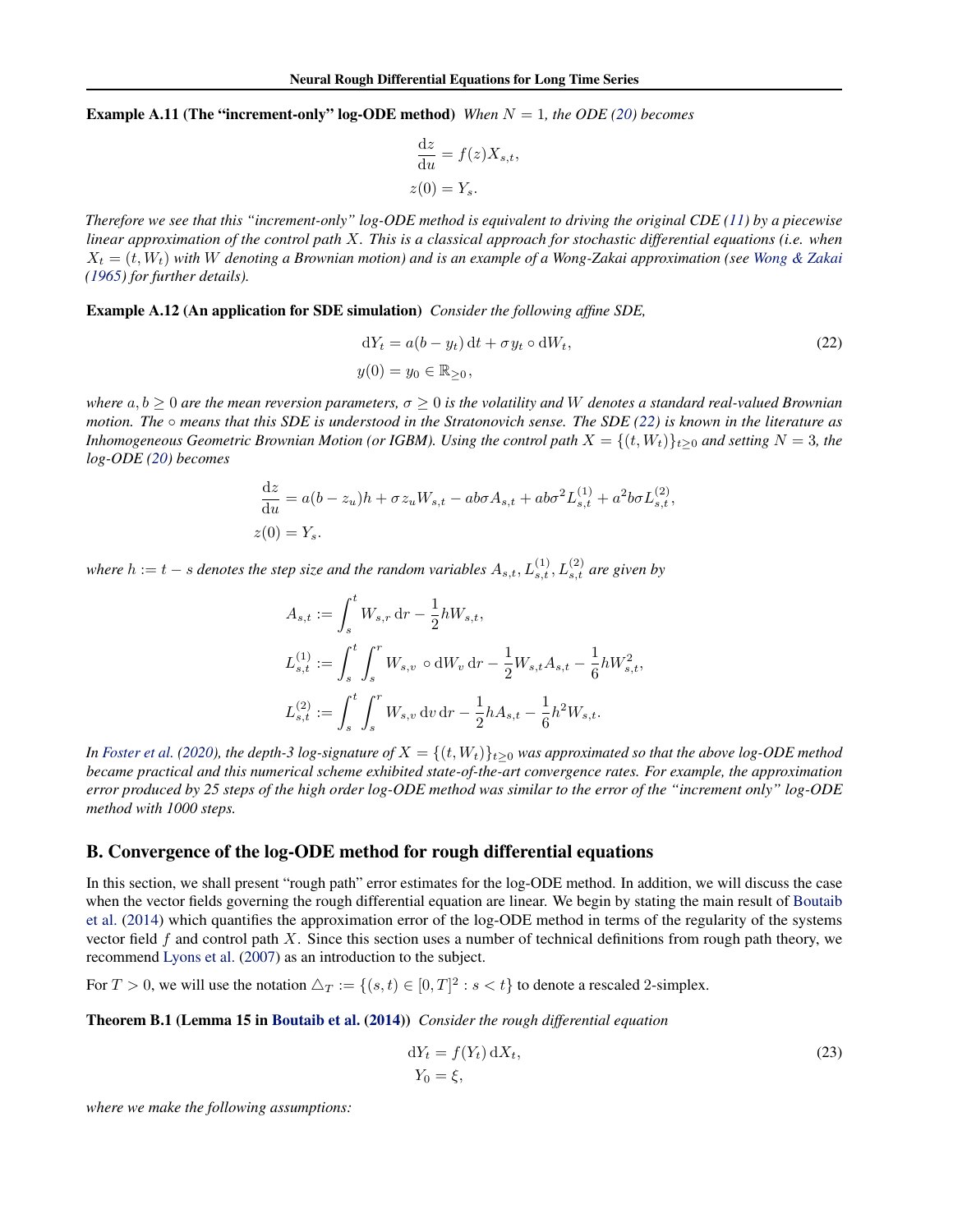<span id="page-14-0"></span>• X is a geometric p-rough path in  $\mathbb{R}^d$ , that is  $X : \triangle_T \to T^{\lfloor p \rfloor}(\mathbb{R}^d)$  is a continuous path in the tensor algebra  $T^{\lfloor p\rfloor}(\mathbb{R}^d) := \mathbb{R} \oplus \mathbb{R}^d \oplus \left(\mathbb{R}^d\right)^{\otimes 2} \oplus \cdots \oplus \left(\mathbb{R}^d\right)^{\otimes \lfloor p\rfloor}$  with increments

$$
X_{s,t} = \left(1, X_{s,t}^{(1)}, X_{s,t}^{(2)}, \cdots, X_{s,t}^{(\lfloor p \rfloor)}\right),
$$
  
\n
$$
X_{s,t}^{(k)} := \pi_k(X_{s,t}),
$$
\n(24)

where  $\pi_k:T^{\lfloor p\rfloor}(\R^d)\to\left(\R^d\right)^{\otimes k}$  is the projection map onto  $\left(\R^d\right)^{\otimes k}$ , such that there exists a sequence of continuous *finite variation paths*  $x_n : [0, T] \to \mathbb{R}^d$  *whose truncated signatures converge to* X *in the p*-variation metric:

$$
d_p\left(S^{\lfloor p\rfloor}(x_n), X\right) \to 0,\tag{25}
$$

as  $n \to \infty$ , where the p-variation between two continuous paths  $Z^1$  and  $Z^2$  in  $T^{\lfloor p \rfloor}({\mathbb{R}}^d)$  is

$$
d_p(Z^1, Z^2) := \max_{1 \le k \le \lfloor p \rfloor} \sup_{\mathcal{D}} \left( \sum_{t_i \in \mathcal{D}} \left\| \pi_k(Z^1_{t_i, t_{i+1}}) - \pi_k(Z^2_{t_i, t_{i+1}}) \right\|^{\frac{p}{k}} \right)^{\frac{k}{p}},\tag{26}
$$

*where the supremum is taken over all partitions*  $\mathcal{D}$  *of*  $[0, T]$  *and the norms*  $\|\cdot\|$  *must satisfy (up to some constant)* 

$$
||a \otimes b|| \le ||a|| ||b||,
$$

 $for\ a\in(\mathbb R^d)^{\otimes n}$  and  $b\in(\mathbb R^d)^{\otimes m}.$  For example, we can take  $\|\cdot\|$  to be the projective or injective tensor norms (see *Propositions 2.1 and 3.1 in [Ryan](#page-9-0) [\(2002\)](#page-9-0)).*

- The solution Y and its initial value  $\xi$  both take their values in  $\mathbb{R}^n$ .
- The collection of vector fields  $\{f_1,\cdots,f_d\}$  on  $\mathbb{R}^n$  are denoted by  $f:\mathbb{R}^n\to L(\mathbb{R}^n,\mathbb{R}^d)$ , where  $L(\mathbb{R}^n,\mathbb{R}^d)$  is the space *of linear maps from*  $\mathbb{R}^n$  *to*  $\mathbb{R}^d$ . We will assume that  $f$  has  $Lip(\gamma)$  regularity with  $\gamma > p$ . That is,  $f$  it is bounded with  $|\gamma|$  bounded derivatives, the last being Hölder continuous with exponent  $(\gamma - |\gamma|)$ . Hence the following norm is finite:

$$
||f||_{\text{Lip}(\gamma)} := \max_{0 \le k \le \lfloor \gamma \rfloor} ||D^k f||_{\infty} \vee ||D^{\lfloor \gamma \rfloor} f||_{(\gamma - \lfloor \gamma \rfloor) - H\ddot{o}l},\tag{27}
$$

*where*  $D^k f$  is the k-th (Fréchet) derivative of  $f$  and  $\|\cdot\|_{\alpha\text{-H\"{o}l}}$  is the standard  $\alpha$ -Hölder norm with  $\alpha\in(0,1)$ .

• *The RDE [\(23\)](#page-13-0) is defined in the Lyon's sense. Therefore by the Universal Limit Theorem (see Theorem 5.3 in [Lyons et al.](#page-9-0) [\(2007\)](#page-9-0)), there exists a unique solution*  $Y : [0, T] \rightarrow \mathbb{R}^n$ *.* 

*We define the log-ODE for approximating the solution* Y *over an interval*  $[s, t] \subset [0, T]$  *as follows:* 

- *1. Compute the depth-* $[\gamma]$  *log-signature of the control path* X *over* [s, t]. That is, we obtain  $\text{LogSig}_{s,t}^{[\gamma]}(X) :=$  $\log_{\lfloor\gamma\rfloor}(S^{[\gamma]}_{s,t}(X)) \in T^{\lfloor\gamma\rfloor}(\mathbb{R}^d)$ , where  $\log_{\lfloor\gamma\rfloor}(\cdot)$  is defined by projecting the standard tensor logarithm map onto  ${a \in T^{\lfloor \gamma \rfloor}(\mathbb{R}^d) : \pi_0(a) > 0}.$
- *2. Construct the following (well-posed) ODE on the interval* [0, 1]*,*

$$
\frac{\mathrm{d}z^{s,t}}{\mathrm{d}u} = F(z^{s,t}),
$$
  
\n
$$
z_0^{s,t} = Y_s,
$$
\n(28)

where the vector field  $F: \mathbb{R}^n \to \mathbb{R}^n$  is defined from the log-signature as

$$
F(z) := \sum_{k=1}^{\lfloor \gamma \rfloor} f^{\circ k}(z) \pi_k \left( \mathrm{LogSig}_{s,t}^{\lfloor \gamma \rfloor}(X) \right). \tag{29}
$$

*Recall that*  $f^{\circ k} : \mathbb{R}^n \to L((\mathbb{R}^d)^{\otimes k}, \mathbb{R}^n)$  *was defined previously in Definition [A.6.](#page-11-0)*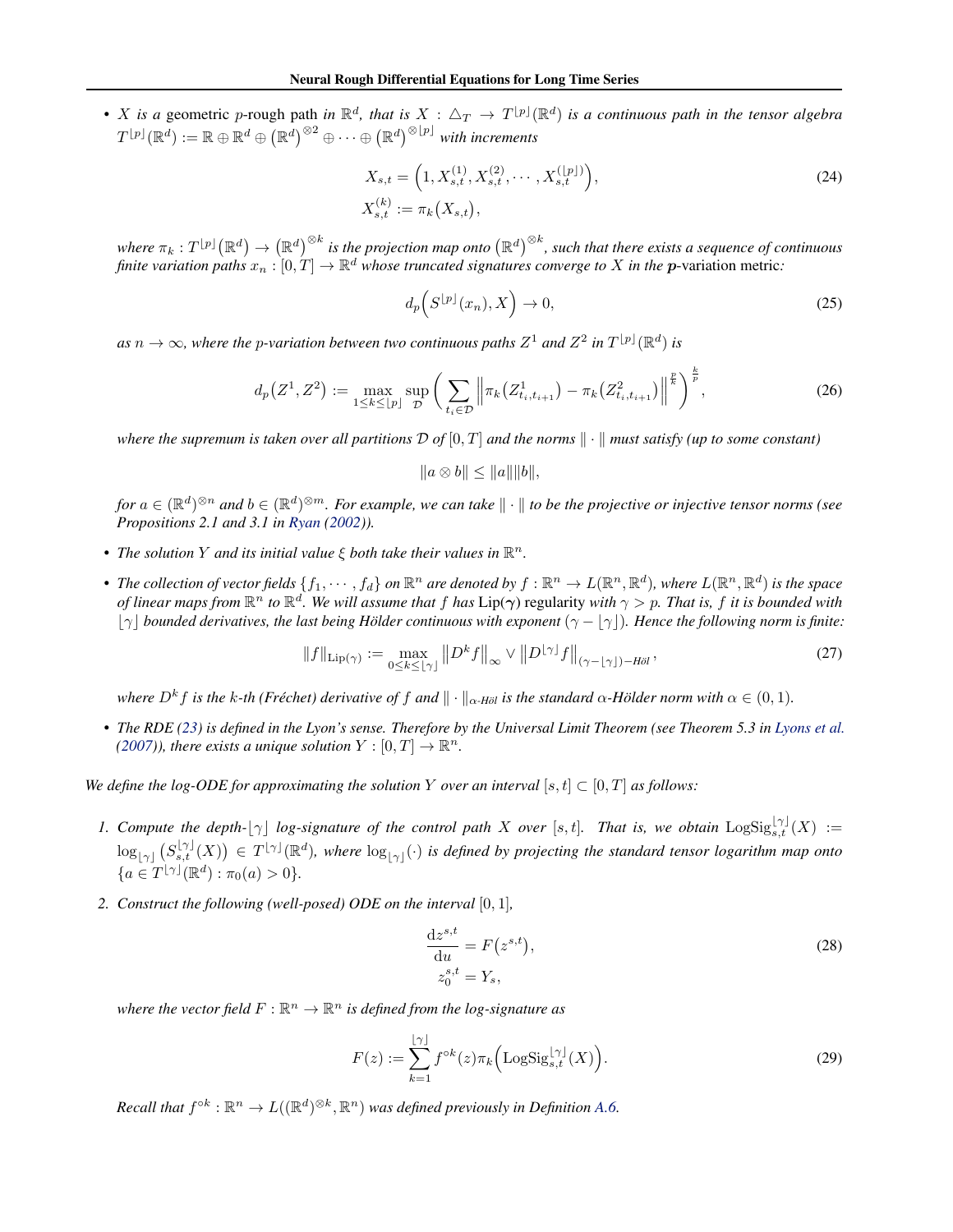<span id="page-15-0"></span>*Then we can approximate*  $Y_t$  *using the*  $u = 1$  *solution of [\(28\)](#page-14-0). Moreover, there exists a universal constant*  $C_{p,\gamma}$  *depending only on* p *and* γ *such that*

$$
||Y_t - z_1^{s,t}|| \le C_{p,\gamma} ||f||_{\text{Lip}(\gamma)}^{\gamma} ||X||_{p\text{-}var;[s,t]}^{\gamma},\tag{30}
$$

where  $\|\cdot\|_{p\text{-}\text{var};[s,t]}$  is the p-variation norm defined for paths in  $T^{\lfloor p\rfloor}(\mathbb{R}^d)$  by

$$
||X||_{p\text{-}\text{var};[s,t]} := \max_{1 \le k \le \lfloor p \rfloor} \sup_{\mathcal{D}} \left( \sum_{t_i \in \mathcal{D}} ||X^k_{t_i, t_{i+1}}||^{\frac{p}{k}} \right)^{\frac{k}{p}},\tag{31}
$$

*with the supremum taken over all partitions*  $\mathcal{D}$  *of* [s, t].

## **Remark B.2** If the vector fields  $\{f_1, \dots, f_d\}$  are linear, then it immediately follows that F is linear.

Although the above theorem requires some sophisticated theory, it has a simple conclusion - namely that log-ODEs can approximate controlled differential equations. That said, the estimate (30) does not directly apply when the vector fields  ${f_i}$  are linear as they would be unbounded. Fortunately, it is well known that linear RDEs are well posed and the growth of their solutions can be estimated.

Theorem B.3 (Theorem 10.57 in [Friz & Victoir](#page-8-0) [\(2010\)](#page-8-0)) *Consider the linear RDE on* [0, T]

$$
dY_t = f(Y_t) dX_t,
$$
  

$$
Y_0 = \xi,
$$

where X is a geometric p-rough path in  $\mathbb{R}^d$ ,  $\xi \in \mathbb{R}^n$  and the vector fields  $\{f_i\}_{1\leq i\leq d}$  take the form  $f_i(y)=A_iy+B_i$ *where*  $\{A_i\}$  *and*  $\{B_i\}$  *are*  $n \times n$  *matrices. Let* K *denote an upper bound on*  $\max_i(\|\overline{A}_i\| + \|B_i\|)$ *. Then a unique solution*  $Y:[0,T]\to\mathbb{R}^n$  exists. Moreover, it is bounded and there exists a constant  $C_p$  depending only on p such that

$$
||Y_t - Y_s|| \le C_p \left(1 + ||\xi||\right) K ||X||_{p\text{-}var;[s,t]} \exp\left(C_p K^p ||X||_{p\text{-}var;[s,t]}^p\right),\tag{32}
$$

*for all*  $0 \leq s \leq t \leq T$ *.* 

When the vector fields of the RDE [\(23\)](#page-13-0) are linear, then the log-ODE [\(28\)](#page-14-0) also becomes linear. Therefore, the log-ODE solution exists and is explicitly given as the exponential of the matrix  $F$ .

Theorem B.4 *Consider the same linear RDE on* [0, T] *as in Theorem B.3,*

$$
dY_t = f(Y_t) dX_t,
$$
  

$$
Y_0 = \xi.
$$

*Then the log-ODE vector field* F *given by [\(29\)](#page-14-0) is linear and the solution of the associated ODE [\(28\)](#page-14-0) exists and satisfies*

$$
||z_{u}^{s,t}|| \le ||Y_s|| \exp\bigg(\sum_{m=1}^{\lfloor \gamma \rfloor} K^m \Big\|\pi_m\Big(\text{LogSig}_{s,t}^{\lfloor \gamma \rfloor}(X)\Big)\Big\|\bigg),\tag{33}
$$

*for*  $u \in [0, 1]$  *and all*  $0 \le s \le t \le T$ *.* 

**Proof B.5** Since F is a linear vector field on  $\mathbb{R}^n$ , we can view it as an  $n \times n$  matrix and so for  $u \in [0,1]$ ,

$$
z_u^{s,t} = \exp(uF) z_0^{s,t},
$$

*where*  $\exp$  *denotes the matrix exponential. The result now follows by the standard estimate*  $\|\exp(F)\| \leq \exp(\|F\|)$ *.* 

Remark B.6 *Due to the boundedness of linear RDEs (32) and log-ODEs (33), the arguments that established Theorem [B.1](#page-13-0) will hold in the linear setting as*  $||f||_{\text{Lip}(\gamma)}$  *would be finite when defined on the domains that the solutions* Y *and* z *lie in.* 

Given the local error estimate (30) for the log-ODE method, we can now consider the approximation error that is exhibited by a log-ODE numerical solution to the RDE [\(23\)](#page-13-0). Thankfully, the analysis required to derive such global error estimates was developed by Greg Gyurkó in his PhD thesis. Thus the following result is a straightforward application of Theorem 3.2.1 from Gyurkó [\(2008\)](#page-8-0).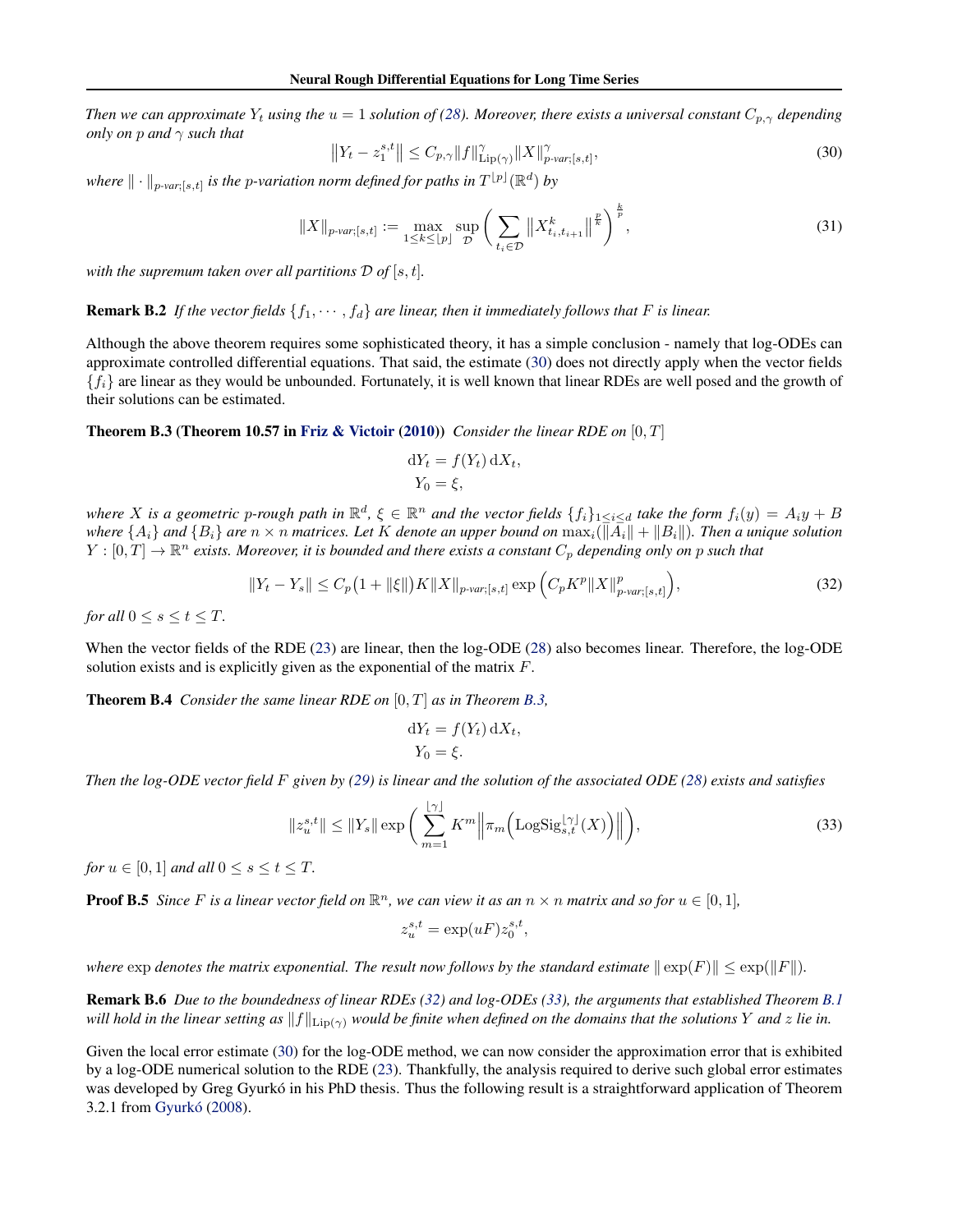<span id="page-16-0"></span>**Theorem B.7** Let X, f and Y satisfy the assumptions given by Theorem [B.1](#page-13-0) and suppose that  $\{0 = t_0 < t_1 < \cdots <$  $t_N = T$  *is a partition of*  $[0, T]$  *with*  $\max_k ||X||_{p\text{-}var;[t_k, t_{k+1}]}$  *sufficiently small. We can construct a numerical solution*  ${Y_k^{\log}}_{0 \leq k \leq N}$  *of [\(23\)](#page-13-0)* by setting  $Y_0^{\log} := Y_0$  and for each  $k \in \{0, 1, \cdots, N-1\}$ , defining  $Y_{k+1}^{\log}$  to be the solution at  $u = 1$ *of the following ODE:*

$$
\frac{\mathrm{d}z^{t_k, t_{k+1}}}{\mathrm{d}u} := F(z^{t_k, t_{k+1}}),
$$
\n
$$
z_0^{t_k, t_{k+1}} := Y_k^{\log},
$$
\n(34)

*where the vector field* F *is constructed from the log-signature of* X *over the interval*  $[t_k, t_{k+1}]$  *according to [\(29\)](#page-14-0). Then there exists a constant* C *depending only on* p,  $\gamma$  *and*  $||f||_{\text{Lip}(\gamma)}$  *such that* 

$$
\left\|Y_{t_k} - Y_k^{\log}\right\| \le C \sum_{i=0}^{k-1} \|X\|_{p\text{-}\text{var};[t_i,t_{i+1}]}^{\gamma},\tag{35}
$$

*for*  $0 \leq k \leq N$ *.* 

Remark B.8 *The above error estimate also holds when the vector field* f *is linear (by Remark [B.6\)](#page-15-0)).*

Since  $|\gamma|$  is the truncation depth of the log-signatures used to construct each log-ODE vector field, we see that high convergence rates can be achieved through using more terms in each log-signature. It is also unsurprising that the error estimate (35) increases with the "roughness" of the control path. So just as in our experiments, we see that the performance of the log-ODE method can be improved by choosing an appropriate step size and depth of log-signature.

## C. Experimental details

Code The code to reproduce the experiments is available at <https://github.com/jambo6/neuralRDEs>.

Data splits Each dataset was split into a training, validation, and testing dataset with relative sizes 70%/15%/15%.

Hyperparameter selection Hyperparameters were selected for the Neural CDE model by performing a grid search, with a step size chosen so that the length of the sequence was 500 steps. This was found to create a reasonable balance between training time and sequence length. We additionally performed a separate hyperparameter selection for the ODE-RNN model. The Neural RDE models then use the same hyperparameters as the Neural CDE model.

Normalisation The training splits of each dataset were normalised to zero mean and unit variance. The statistics from the training set were then used to normalise the validation and testing datasets.

Architecture We give a graphical description of the architecture used for updating the Neural CDE hidden state in figure [7.](#page-17-0) The input is first run through a multilayer perceptron with n layers of size h, with with  $n, h$  being hyperparameters. ReLU nonlinearities are used at each layer except the final one, where we instead use a tanh nonlinearity. The goal of this is to help prevent term blow-up over the long sequences.

Note that this is a small inconsistency between this work and the original model proposed in [Kidger et al.](#page-8-0) [\(2020\)](#page-8-0). Here, we applied the tanh function as the final hidden layer nonlinearity, whilst in the original paper the tanh nonlinearity is applied after the final linear map. Both methods are used to constrain the rate of change of the hidden state; we do not know of a reason to prefer one over the other.

Note that the final linear layer in the multilayer perceptron is reshaped to produce a matrix-valued output, of shape  $v \times p$ . (As  $f_\theta$  is matrix-valued.) A matrix-vector multiplication with the log-signature then produces the vector field for the ODE solver.

ODE Solver All problems used the 'rk4' solver as implemented by torchdiffeq [\(Chen,](#page-8-0) [2018\)](#page-8-0) version 0.0.1.

Computing infrastructure All EigenWorms experiments were run on a computer equipped with three GeForce RTX 2080 Ti's. All BIDMC experiments were run on a computed with two GeForce RTX 2080 Ti's and two Quadro GP100's.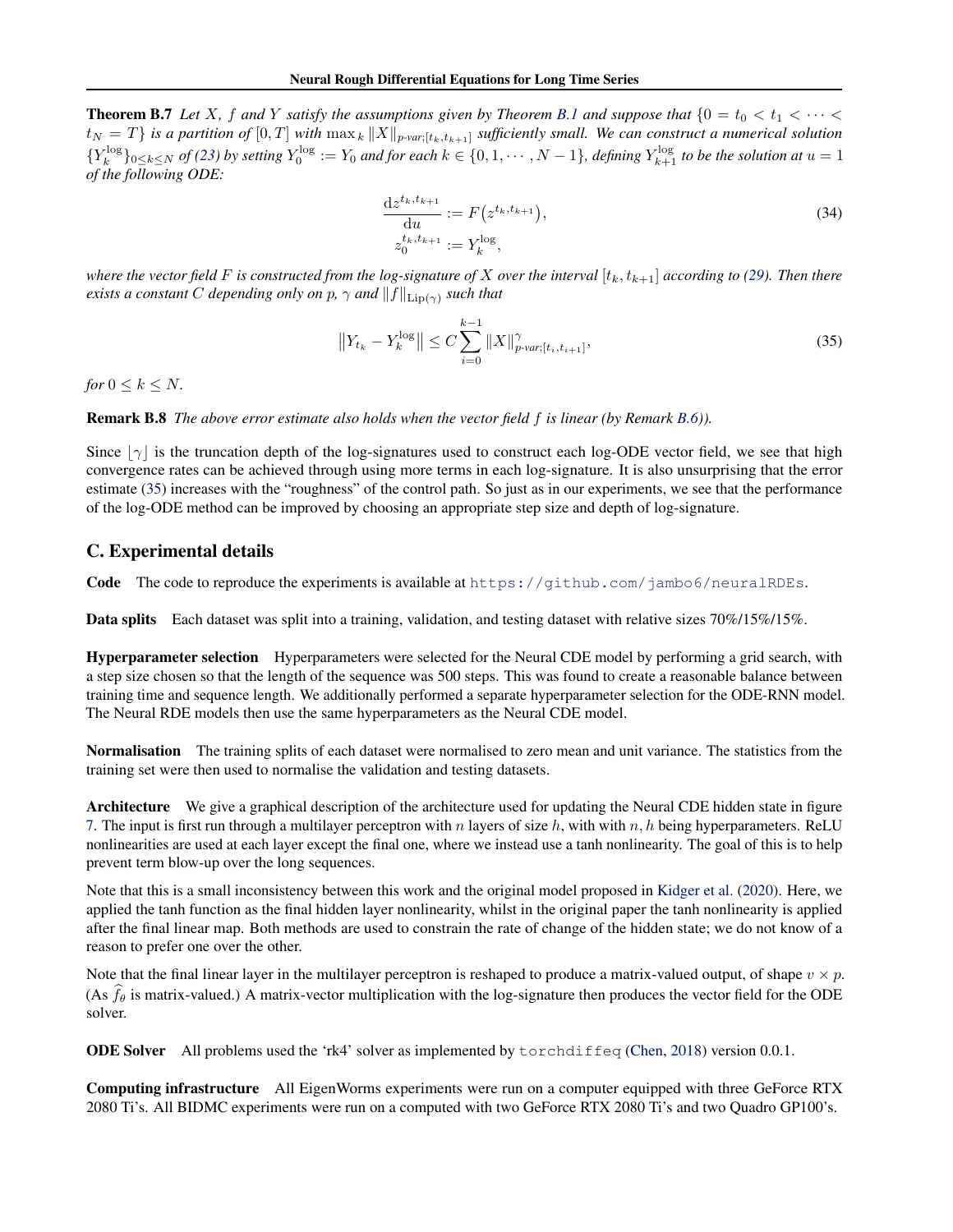<span id="page-17-0"></span>

Figure 7. Overview of the hidden state update network structure. We give the dimensions at each layer in the top right hand corner of each box.

Optimiser All experiments used the Adam optimiser. The learning rate was initialised at 0.032 divided by batch size. The batch size used was 1024 for EigenWorms and 512 for the BIDMC problems. If the validation loss failed to decrease after 15 epochs the learning rate was reduced by a factor of 10. If the validation loss did not decrease after 60 epochs, training was terminated and the model was rolled back to the point at which it achieved the lowest loss on the validation set.

**Hyperparameter selection** Hyperparameters were selected to optimise the score of the NCDE<sub>1</sub> model on the validation set. For each dataset the search was performed with a step size that meant the total number of hidden state updates was equal to 500, as this represented a good balance between length and speed that allowed us to complete the search in a reasonable time-frame. In particular, this was short enough that we could train using the non-adjoint training method which helped to speed this section up. The hyperparameters that were considered were:

- Hidden dimension: [16, 32, 64] The dimension of the hidden state  $Z_t$ .
- Number of layers: [2, 3, 4] The number of hidden state layers.
- Hidden hidden multiplier:  $[1, 2, 3]$  Multiplication factor for the hidden hidden state, this being the 'Hidden layer  $k$ ' in figure 7. The dimension of each of these 'hidden hidden' layers with be this value multiplied by 'Hidden dimension'.

We ran each of these 27 total combinations for every dataset and the parameters that corresponded were used as the parameters when training over the full depth and step grid. The full results from the hyperparameter search are listed in tables [\(3,](#page-18-0) [5\)](#page-19-0) with bolded values to show which values were eventually selected.

## D. Experimental Results

Here we include the full breakdown of all experimental results. Tables [7](#page-20-0) and [8](#page-21-0) include all results from the EigenWorms and BIDMC datasets respectively.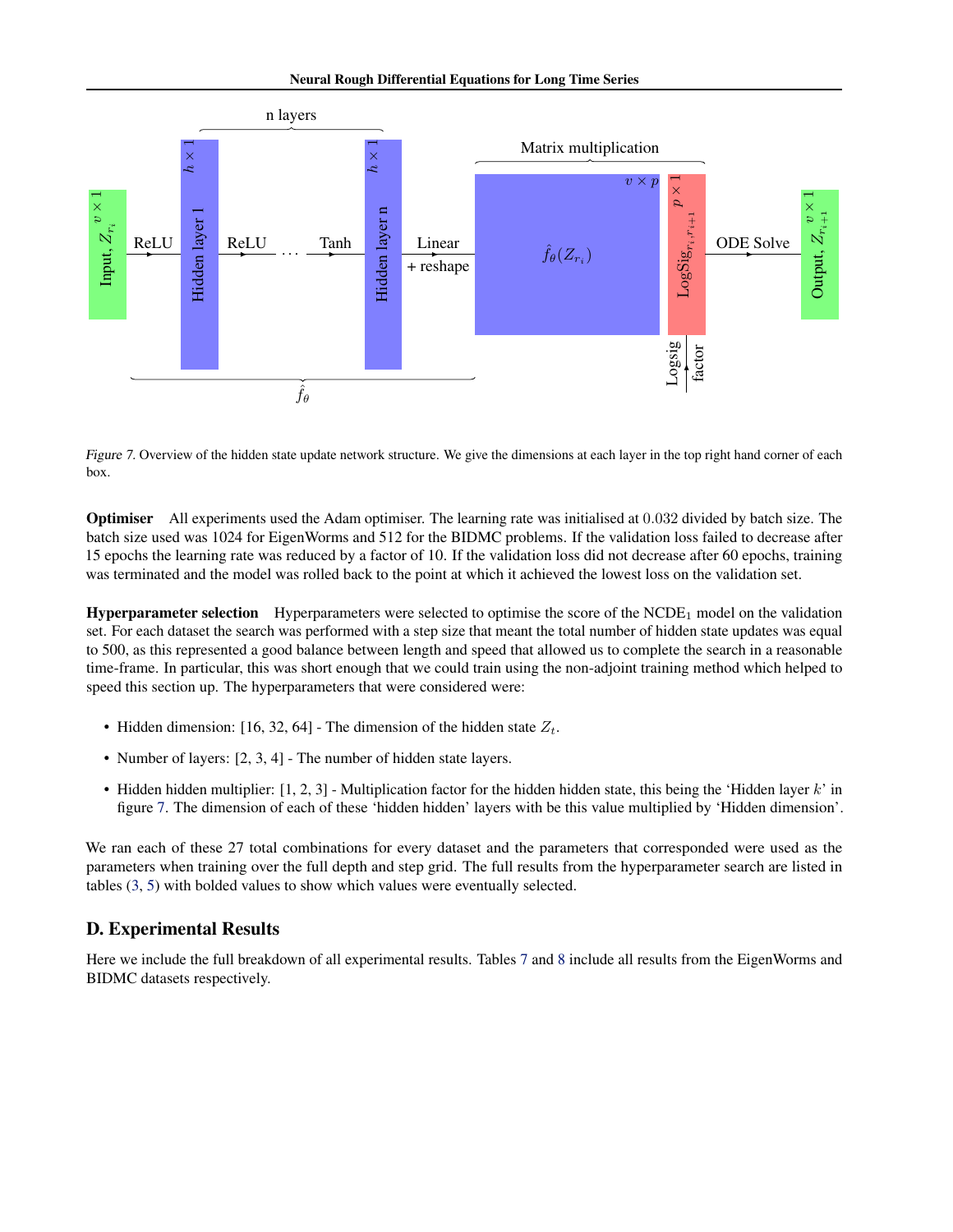<span id="page-18-0"></span>

| <b>Validation accuracy</b> | <b>Hidden</b> dim | <b>Num layers</b> | Hidden hidden multiplier | <b>Total params</b> |
|----------------------------|-------------------|-------------------|--------------------------|---------------------|
| 33.3                       | 16                | $\overline{c}$    | 3                        | 5509                |
| 43.6                       | 16                | $\overline{c}$    | $\overline{c}$           | 5509                |
| 56.4                       | 16                | $\overline{c}$    | 1                        | 4453                |
| 64.1                       | 16                | 3                 | $\overline{\mathbf{c}}$  | 8869                |
| 38.5                       | 16                | 3                 | $\overline{\mathbf{3}}$  | 8869                |
| 51.3                       | 16                | 3                 | 1                        | 6517                |
| 82.1                       | 16                | 4                 | $\overline{\mathbf{c}}$  | 12741               |
| 35.9                       | 16                | $\overline{4}$    | $\overline{\mathbf{3}}$  | 12741               |
| 53.8                       | 16                | 4                 | 1                        | 8581                |
| 35.9                       | 32                | $\overline{c}$    | 3                        | 21253               |
| 74.4                       | 32                | $\overline{c}$    | $\overline{c}$           | 21253               |
| 43.6                       | 32                | $\overline{c}$    | 1                        | 17093               |
| 53.8                       | 32                | 3                 | 3                        | 34629               |
| 87.2                       | 32                | 3                 | $\overline{c}$           | 34629               |
| 64.1                       | 32                | 3                 | 1                        | 25317               |
| 35.9                       | 32                | 4                 | 3                        | 50053               |
| 71.8                       | 32                | $\overline{4}$    | 1                        | 33541               |
| 79.5                       | 32                | 4                 | $\overline{c}$           | 50053               |
| 41.0                       | 64                | $\overline{c}$    | 3                        | 83461               |
| 64.1                       | 64                | $\overline{c}$    | $\overline{c}$           | 83461               |
| 48.7                       | 64                | 3                 | 3                        | 136837              |
| 59.0                       | 64                | 3                 | $\overline{c}$           | 136837              |
| 51.3                       | 64                | $\overline{2}$    | 1                        | 66949               |
| 56.4                       | 64                | $\overline{4}$    | $\overline{c}$           | 198405              |
| 64.1                       | 64                | $\overline{4}$    | 3                        | 198405              |
| 64.1                       | 64                | 3                 | 1                        | 99781               |
| 51.3                       | 64                | 4                 | 1                        | 132613              |

Table 3. Hyperparamter selection results for the EigenWorms dataset. The blue values denote the selected hyperparameters.

| <b>Validation accuracy</b> | Hidden dim | <b>Total params</b> |
|----------------------------|------------|---------------------|
| 61.5                       | 32         | 11299               |
| 53.8                       | 64         | 24611               |
| 64.1                       | 128        | 57379               |
| 59.0                       | 192        | 98339               |
| 61.5                       | 256        | 147491              |
| 59.0                       | 320        | 204835              |
| 64.1                       | 388        | 274739              |

Table 4. Hyperparamter selection results for the ODE-RNN model on the EigenWorms dataset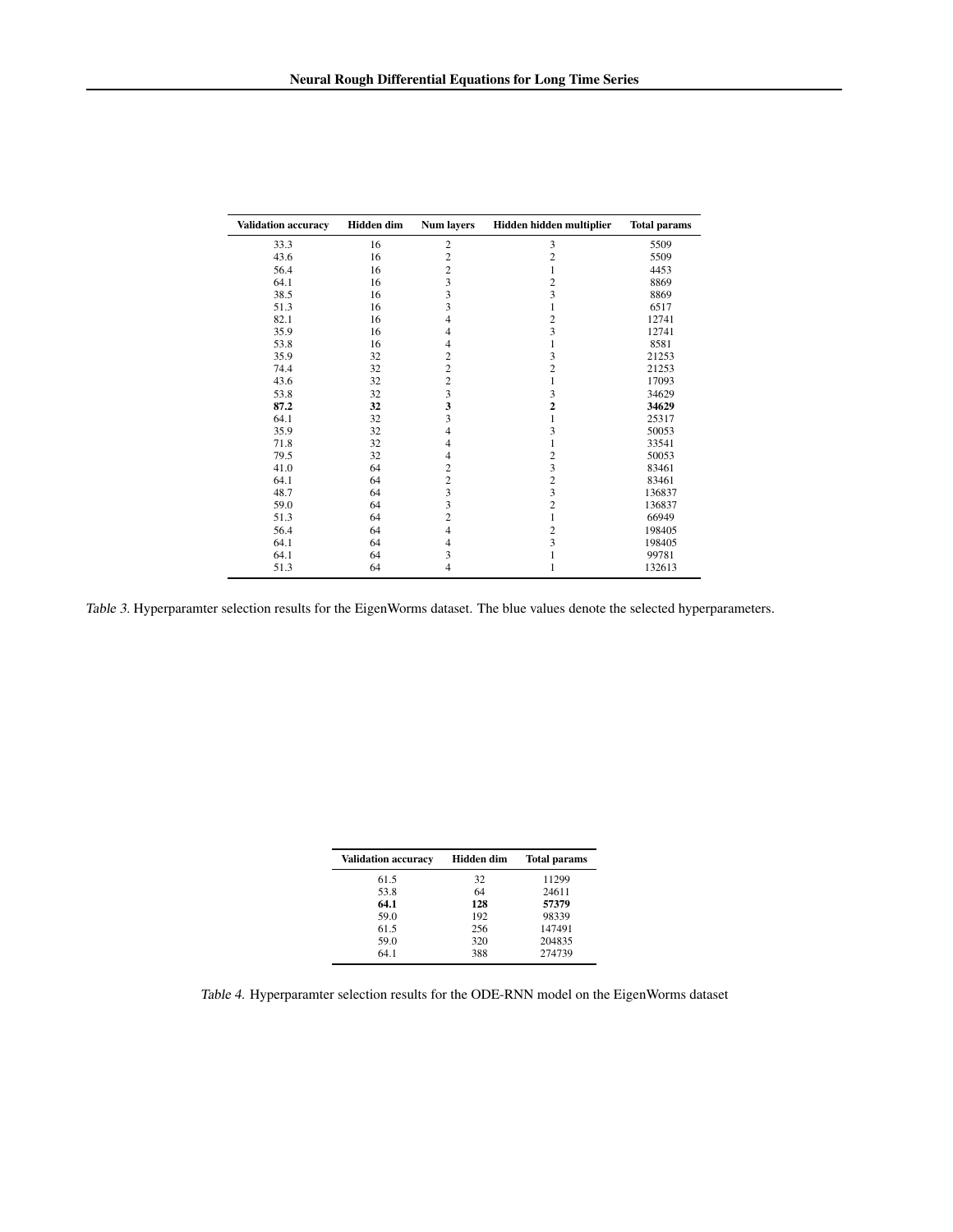<span id="page-19-0"></span>

| <b>Validation loss</b> |      | Hidden dim | <b>Num layers</b> | Hidden hidden multiplier | <b>Total params</b>     |        |
|------------------------|------|------------|-------------------|--------------------------|-------------------------|--------|
| RR                     | HR   | SpO2       |                   |                          |                         |        |
| 1.72                   | 6.10 | 2.07       | 16                | $\overline{c}$           | 1                       | 2209   |
| 1.57                   | 5.58 | 1.97       | 16                | $\overline{\mathbf{c}}$  | $\overline{\mathbf{c}}$ | 3265   |
| 1.55                   | 6.10 | 1.33       | 16                | $\overline{\mathbf{c}}$  | 3                       | 3265   |
| 1.80                   | 5.16 | 2.05       | 16                | 3                        | 1                       | 3249   |
| 1.61                   | 5.22 | 1.62       | 16                | 3                        | $\overline{\mathbf{c}}$ | 5601   |
| 1.56                   | 3.34 | 1.18       | 16                | 3                        | 3                       | 5601   |
| 1.57                   | 3.86 | 1.97       | 16                | 4                        | 1                       | 4289   |
| 1.45                   | 3.54 | 1.25       | 16                | 4                        | $\overline{c}$          | 8449   |
| 1.54                   | 3.93 | 1.09       | 16                | $\overline{4}$           | 3                       | 8449   |
| 1.56                   | 6.81 | 1.87       | 32                | $\overline{\mathbf{c}}$  | 1                       | 8513   |
| 1.42                   | 3.11 | 1.43       | 32                | $\overline{\mathbf{c}}$  | $\frac{2}{3}$           | 12673  |
| 1.54                   | 3.60 | 1.11       | 32                | $\overline{c}$           |                         | 12673  |
| 1.54                   | 3.52 | 1.57       | 32                | 3                        | 1                       | 12641  |
| 1.39                   | 2.96 | 1.03       | 32                | 3                        | $\overline{\mathbf{c}}$ | 21953  |
| 1.47                   | 2.95 | 1.05       | 32                | 3                        | 3                       | 21953  |
| 1.55                   | 3.00 | 2.00       | 32                | 4                        | 1                       | 16769  |
| 1.38                   | 3.20 | 1.07       | 32                | 4                        | $\overline{\mathbf{c}}$ | 33281  |
| 1.43                   | 2.58 | 1.01       | 32                | 4                        | 3                       | 33281  |
| 1.51                   | 3.21 | 1.10       | 64                | $\overline{c}$           | 1                       | 33409  |
| 1.43                   | 2.22 | 1.00       | 64                | $\overline{\mathbf{c}}$  | $\overline{\mathbf{c}}$ | 49921  |
| 1.51                   | 3.34 | 0.94       | 64                | $\overline{c}$           | 3                       | 49921  |
| 1.55                   | 3.24 | 2.09       | 64                | 3                        | 1                       | 49857  |
| 1.32                   | 2.53 | 0.88       | 64                | 3                        | $\overline{\mathbf{c}}$ | 86913  |
| 1.25                   | 2.57 | 0.73       | 64                | 3                        | $\overline{\mathbf{3}}$ | 86913  |
| 1.43                   | 5.78 | 1.43       | 64                | 4                        | 1                       | 66305  |
| 1.28                   | 2.26 | 0.93       | 64                | 4                        | $\overline{\mathbf{c}}$ | 132097 |
| 1.32                   | 2.46 | 1.15       | 64                | 4                        | 3                       | 132097 |

Table 5. Hyperparameter selection results for each problem of the BIDMC dataset. The bold values denote the selected hyperparameters for each vitals sign problem. Note that RR and SpO2 had the same parameters selected, hence why only two lines are given in bold.

| Validation loss |       |      | Hidden dim | Total params |  |  |
|-----------------|-------|------|------------|--------------|--|--|
| <b>RR</b>       | HR    | SpO2 |            |              |  |  |
| 3.00            | 12.82 | 3.37 | 32         | 3871         |  |  |
| 3.00            | 12.82 | 3.37 | 64         | 9759         |  |  |
| 2.82            | 12.82 | 3.37 | 128        | 27679        |  |  |
| 2.49            | 12.82 | 3.37 | 192        | 53791        |  |  |
| 2.52            | 12.82 | 3.37 | 256        | 88095        |  |  |
| 2.50            | 12.82 | 3.37 | 320        | 130591       |  |  |
| 2.83            | 12.82 | 3.37 | 388        | 184719       |  |  |

Table 6. Hyperparameter selection results for the folded ODE-RNN model on the BIDMC problem. Bold values indicate selected hyperparamter values. The ODE-RNN model failed to train effectively for the HR and SpO2 problems which is why the validation losses are the same (to 2dp).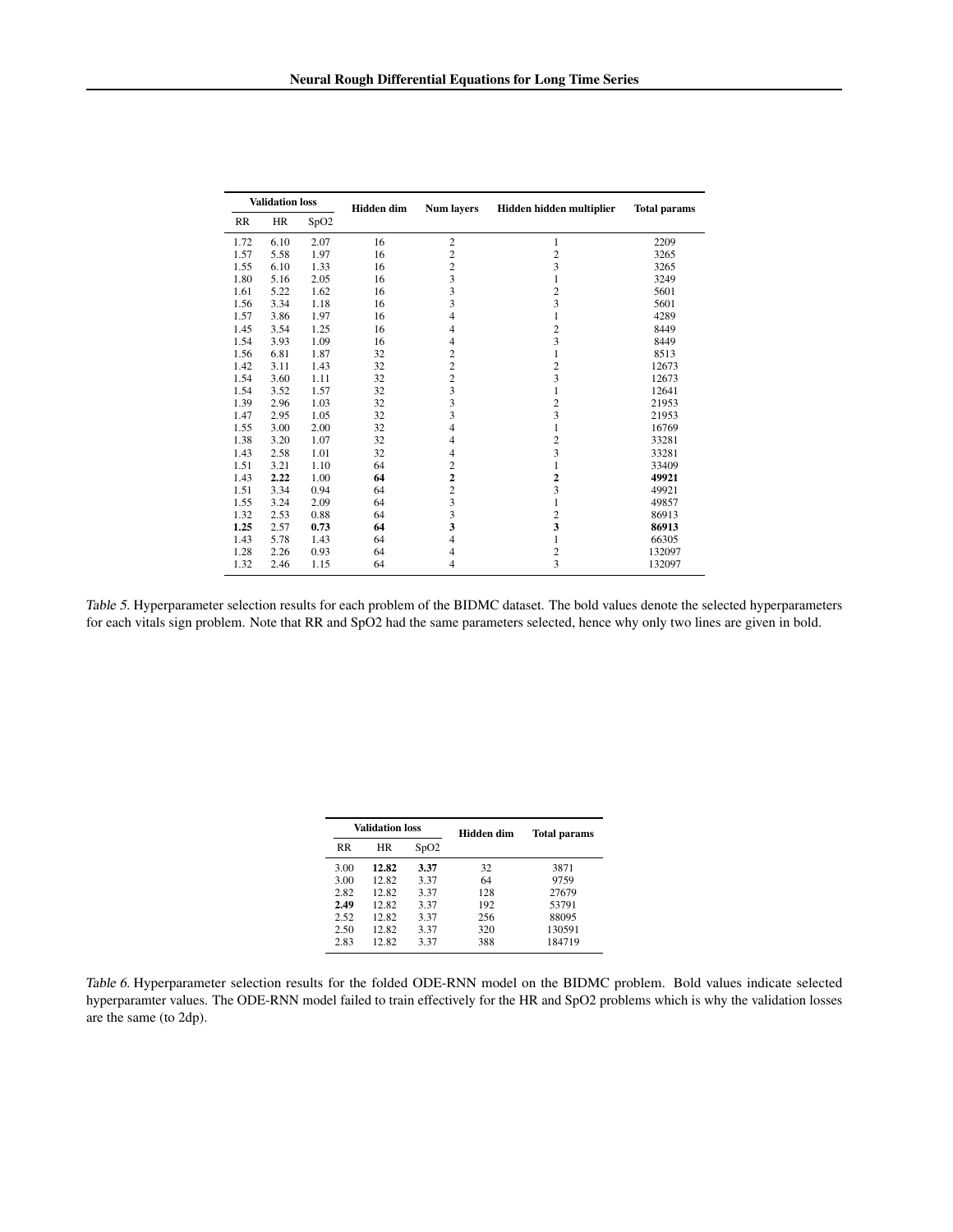<span id="page-20-0"></span>

| Model             | <b>Step</b>             | <b>Test Accuracy</b> | Time (Hrs)   | <b>Memory</b> (Mb) |
|-------------------|-------------------------|----------------------|--------------|--------------------|
|                   | $\mathbf{1}$            | Memory Error         | Memory Error | Memory Error       |
|                   | $\overline{c}$          | $36.8 \pm 1.5$       | 1.6          | 7170.1             |
|                   | 4                       | $35.0 \pm 1.5$       | 0.8          | 3629.3             |
|                   | 6                       | $36.8 \pm 1.5$       | 0.5          | 2448.6             |
|                   | 8                       | $36.8 \pm 1.5$       | 0.4          | 1858.8             |
|                   | 16                      | $32.5 \pm 3.0$       | 0.2          | 973.5              |
| <b>ODE-RNN</b>    | 32                      | $32.5 \pm 1.5$       | 0.1          | 532.2              |
| (folded)          | 64                      | $41.0 \pm 4.4$       | 0.1          | 311.2              |
|                   | 128                     | $47.9 \pm 5.3$       | 0.0          | 200.8              |
|                   | 256                     | $46.2 \pm 0.0$       | 0.0          | 147.0              |
|                   | 512                     | $47.9 \pm 10.4$      | 0.0          | 124.5              |
|                   | 1024                    | $44.4 \pm 7.4$       | 0.0          | 122.4              |
|                   | 2048                    | $48.7 \pm 6.8$       | 0.0          | 137.2              |
|                   | $\mathbf 1$             | $62.4 \pm 12.1$      | 22.0         | 176.5              |
|                   | $\overline{\mathbf{c}}$ | $69.2 \pm 4.4$       | 14.6         | 90.6               |
|                   | $\overline{4}$          | $66.7 \pm 11.8$      | 5.5          | 46.6               |
|                   | 6                       | $65.8 \pm 12.9$      | 2.6          | 31.5               |
|                   | 8                       | $64.1 \pm 13.3$      | 3.1          | 24.3               |
|                   |                         |                      |              |                    |
|                   | 16                      | $64.1 \pm 16.8$      | 1.5          | 13.4               |
| <b>NCDE</b>       | 32                      | $64.1 \pm 14.3$      | 0.5          | 8.0                |
|                   | 64                      | $56.4 \pm 6.8$       | 0.4          | 5.2                |
|                   | 128                     | $48.7 \pm 2.6$       | 0.1          | 3.9                |
|                   | 256                     | $42.7 \pm 3.0$       | 0.1          | 3.2                |
|                   | 512                     | $44.4 \pm 5.3$       | 0.0          | 2.9                |
|                   | 1024                    | $41.9 \pm 14.6$      | 0.0          | 2.7                |
|                   | 2048                    | $38.5 \pm 5.1$       | 0.0          | $2.6\,$            |
|                   | $\overline{c}$          | $76.1 \pm 13.2$      | 9.8          | 354.3              |
|                   | $\overline{4}$          | $83.8 \pm 3.0$       | 2.4          | 180.0              |
|                   | 6                       | $76.9 \pm 6.8$       | 2.0          | 82.2               |
|                   | 8                       | $77.8 \pm 5.9$       | 2.1          | 94.2               |
|                   | 16                      | $78.6 \pm 3.9$       | 1.3          | 50.2               |
| NRDE <sub>2</sub> | 32                      | $67.5 \pm 12.1$      | 0.7          | 28.1               |
|                   | 64                      | $73.5 \pm 7.8$       | 0.4          | 17.2               |
|                   | 128                     | $76.1 \pm 5.9$       | 0.2          | 7.8                |
|                   | 256                     | $72.6 \pm 12.1$      | 0.1          | 8.9                |
|                   | 512                     | $69.2 \pm 11.8$      | 0.0          | 7.6                |
|                   | 1024                    | $65.0 \pm 7.4$       | 0.0          | 6.9                |
|                   | 2048                    | $67.5 \pm 3.9$       | 0.0          | 6.5                |
|                   | $\overline{\mathbf{c}}$ | $66.7 \pm 4.4$       | 7.4          | 1766.2             |
|                   | $\overline{4}$          | $76.9 \pm 9.2$       | 2.8          | 856.8              |
|                   | 6                       | $70.9 \pm 1.5$       | 1.4          | 606.1              |
|                   | 8                       | $70.1 \pm 6.5$       | 1.3          | 460.7              |
|                   | 16                      | $73.5 \pm 3.0$       | 1.4          | 243.7              |
| NRDE <sub>3</sub> | 32                      | $75.2 \pm 3.0$       | 0.6          | 134.7              |
|                   | 64                      | $74.4 \pm 11.8$      | 0.3          | 81.0               |
|                   | 128                     | $68.4 \pm 8.2$       | 0.1          | 53.3               |
|                   | 256                     | $60.7 \pm 8.2$       | 0.1          | 40.2               |
|                   | 512                     | $62.4 \pm 10.4$      | 0.0          | 33.1               |
|                   | 1024                    | $59.8 \pm 3.9$       | 0.0          | 29.6               |
|                   | 2048                    | $61.5 \pm 4.4$       | 0.0          | 27.7               |

Table 7. Mean and standard deviation of test set accuracy (in %) over three repeats, as well as memory usage and training time, on the EigenWorms dataset for depths 1–3 and a small selection of step sizes. The bold values denote that the model was the top performer for that step size.